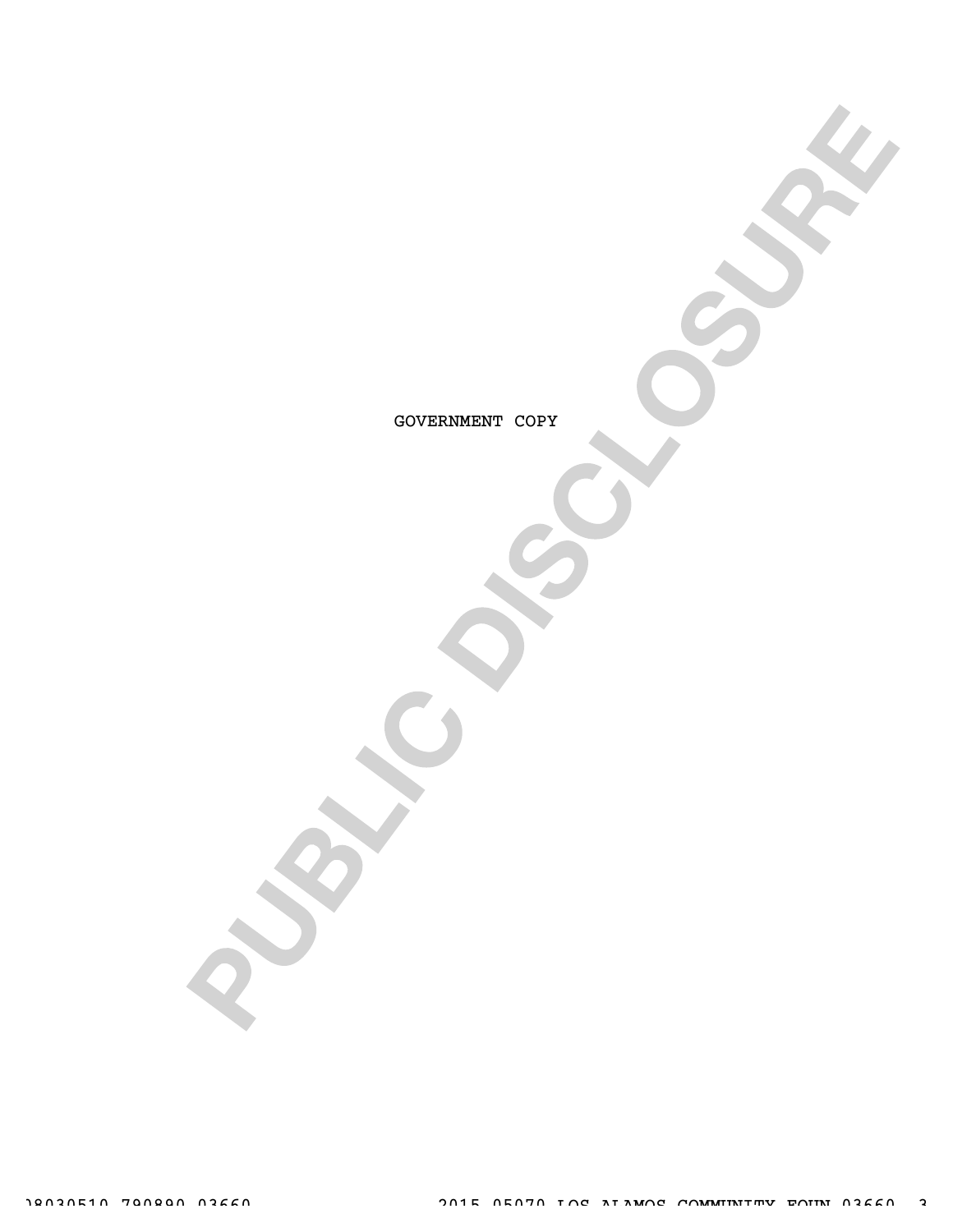Los Alamos Community Foundation, Inc. P.O. Box 1225 Los Alamos, NM 87544

> Internal Revenue Service Center Ogden, UT 84201-0027 Department of the Treasury

!!ululululillinni!!!ur!linni!urh!!url

Form 990-EZ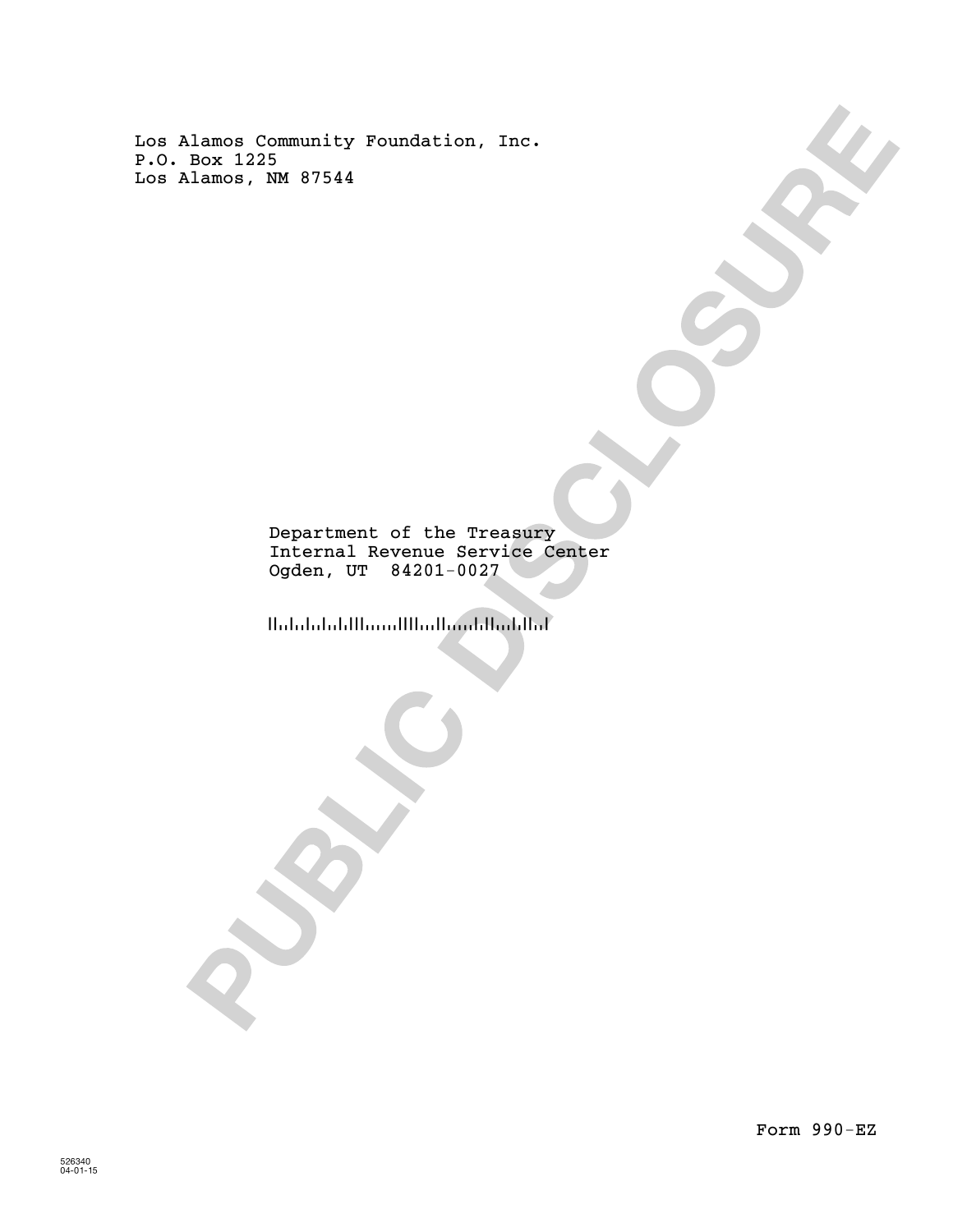|                   |                         |                                                        | CHANGE OF ACCOUNTING PERIOD<br><b>Short Form</b>                                                                                                                                                                                     |       |                         |                                        |                          | OMB No. 1545-1150                                                      |
|-------------------|-------------------------|--------------------------------------------------------|--------------------------------------------------------------------------------------------------------------------------------------------------------------------------------------------------------------------------------------|-------|-------------------------|----------------------------------------|--------------------------|------------------------------------------------------------------------|
|                   |                         | $F_{\text{form}}$ 990-EZ                               | <b>Return of Organization Exempt From Income Tax</b>                                                                                                                                                                                 |       |                         |                                        |                          |                                                                        |
|                   |                         |                                                        | Under section 501(c), 527, or 4947(a)(1) of the Internal Revenue Code (except private foundations)                                                                                                                                   |       | 2015                    |                                        |                          |                                                                        |
|                   |                         |                                                        | Do not enter social security numbers on this form as it may be made public.                                                                                                                                                          |       |                         |                                        |                          |                                                                        |
|                   |                         | Department of the Treasury<br>Internal Revenue Service | Information about Form 990-EZ and its instructions is at www.irs.gov/form990.                                                                                                                                                        |       |                         |                                        |                          | 0 <sub>b</sub><br>ا د<br>'nspe.                                        |
|                   |                         |                                                        | 2016<br>For the 2015 calendar year, or tax year beginning<br>JAN<br>1.                                                                                                                                                               |       |                         | JUN 30, 2016<br>and ending             |                          |                                                                        |
|                   | Check if<br>applicable: |                                                        | <b>C</b> Name of organization                                                                                                                                                                                                        |       |                         |                                        |                          | D Employer iden  number                                                |
|                   |                         | Address change                                         |                                                                                                                                                                                                                                      |       |                         |                                        |                          |                                                                        |
|                   |                         | Name change                                            | Los Alamos Community Foundation, Inc.                                                                                                                                                                                                |       |                         |                                        |                          | 35-2546420                                                             |
|                   |                         | Initial return<br>Final return/                        | Number and street (or P.O. box, if mail is not delivered to street address)                                                                                                                                                          |       |                         | Room/suite E Tel <sup>c</sup> ne numbe |                          |                                                                        |
|                   |                         | terminated                                             | P.O. Box 1225                                                                                                                                                                                                                        |       |                         |                                        |                          | $505 - 661 - 4420$                                                     |
|                   |                         | Amended return                                         | City or town, state or province, country, and ZIP or foreign postal code                                                                                                                                                             |       |                         |                                        | droun mption             |                                                                        |
|                   |                         | Application pending                                    | Los Alamos, NM 87544<br>$\boxed{\mathbf{X}}$ Accrual                                                                                                                                                                                 |       |                         | M                                      | $\mathsf{u}$ er          |                                                                        |
|                   |                         | <b>Accounting Method:</b>                              | Cash<br>Other (specify) $\blacktriangleright$<br>Website: Www.losalamoscf.org                                                                                                                                                        |       |                         |                                        |                          | H Check $X$ if the organization is<br>ot required to attach Schedule B |
|                   |                         |                                                        | Tax-exempt status (check only one) $ \boxed{\mathbf{X}}$ 501(c)(3)<br>$501(c)$ (<br>$\sqrt{\frac{2}{1}}$ (insert no.)                                                                                                                |       | 4947(a)(1) or $\lfloor$ | 527                                    |                          | Irm 990, 990-EZ, or 990-PF).                                           |
|                   |                         | K Form of organization:                                | $\boxed{\mathbf{X}}$ Corporation<br>Trust<br>Association                                                                                                                                                                             | Other |                         |                                        |                          |                                                                        |
|                   |                         |                                                        | L Add lines 5b, 6c, and 7b to line 9 to determine gross receipts. If gross receipts are \$200,000 or more, or if total assets (Far,                                                                                                  |       |                         |                                        |                          |                                                                        |
|                   |                         |                                                        | column (B) below) are \$500,000 or more, file Form 990 instead of Form 990-EZ                                                                                                                                                        |       |                         |                                        | $\blacktriangleright$ \$ | 22,000.                                                                |
| Part I            |                         |                                                        | Revenue, Expenses, and Changes in Net Assets or Fund Balances Tetter structions for Part I)                                                                                                                                          |       |                         |                                        |                          |                                                                        |
|                   |                         |                                                        |                                                                                                                                                                                                                                      |       |                         |                                        |                          | x                                                                      |
|                   | 1                       |                                                        | Contributions, gifts, grants, and similar amounts received                                                                                                                                                                           |       |                         |                                        | $\mathbf{1}$             | 22,000.                                                                |
|                   | $\overline{2}$          |                                                        | Program service revenue including government fees and contracts encounterance and contracts and contracts and contracts and contracts and contracts and contracts and contracts and contracts and contracts and contracts and        |       |                         |                                        | $\overline{2}$           |                                                                        |
|                   | 3                       |                                                        | Membership dues and assessments <i>communications</i> and contract the determinant of the second second second second second second second second second second second second second second second second second second second seco  |       |                         |                                        | 3                        |                                                                        |
|                   | 4                       |                                                        | Investment income in the communication of the communication of the communication of the communication of the communication of the communication of the communication of the communication of the communication of the communic       |       |                         |                                        | $\overline{4}$           |                                                                        |
|                   | 5а                      |                                                        |                                                                                                                                                                                                                                      |       |                         |                                        |                          |                                                                        |
|                   | b                       |                                                        |                                                                                                                                                                                                                                      |       |                         |                                        |                          |                                                                        |
|                   | C<br>6                  |                                                        | Gain or (loss) from sale of assets other than inventory (Subtract line 5b from line by<br>Gaming and fundraising events                                                                                                              |       |                         |                                        | 5c                       |                                                                        |
|                   | a                       |                                                        | Gross income from gaming (attach Schedule G if greater than                                                                                                                                                                          |       |                         |                                        |                          |                                                                        |
|                   |                         | \$15,000                                               |                                                                                                                                                                                                                                      | 6a    |                         |                                        |                          |                                                                        |
| Revenue           | b                       |                                                        | Gross income from fundraising events (not including \$                                                                                                                                                                               |       | of contributions        |                                        |                          |                                                                        |
|                   |                         |                                                        | from fundraising events reported on line 1) (attach Sched the sum of such                                                                                                                                                            |       |                         |                                        |                          |                                                                        |
|                   |                         |                                                        | gross income and contributions exceeds \$15,000)                                                                                                                                                                                     | 6b    |                         |                                        |                          |                                                                        |
|                   | C                       |                                                        | Less: direct expenses from gaming and fundraising even <b>Constanting the constant of the set of the set of the set of the set of the set of the set of the set of the set of the set of the set of the set of the set of the se</b> | 6c    |                         |                                        |                          |                                                                        |
|                   | d                       |                                                        |                                                                                                                                                                                                                                      |       |                         |                                        | 6d                       |                                                                        |
|                   | 7а                      |                                                        | Gross sales of inventory, less returns and allowances expressions and allowances                                                                                                                                                     | 7a    |                         |                                        |                          |                                                                        |
|                   | b                       |                                                        |                                                                                                                                                                                                                                      |       |                         |                                        |                          |                                                                        |
|                   | C                       |                                                        | Gross profit or (loss) from sales of inventor, htract liver of the Manuscript or the Sales profit or (loss) from sales of inventor, htract liver of the Manuscript of the Sales profit of the Manuscript of the Sales profit o       |       |                         |                                        | 7c                       |                                                                        |
|                   | 8<br>9                  |                                                        | Other revenue (describe in Schedule O' and an according to the contract of the state of the contract of the contract of the contract of the contract of the contract of the contract of the contract of the contract of the co       |       |                         |                                        | $\bf{8}$<br>9            | 22,000.                                                                |
|                   | 10                      |                                                        |                                                                                                                                                                                                                                      |       |                         |                                        | 10                       | 500.                                                                   |
|                   | 11                      |                                                        | Benefits paid to or for membe                                                                                                                                                                                                        |       |                         |                                        | 11                       |                                                                        |
|                   | 12                      |                                                        | Salaries, other compensation, and vyee enefits manufactured communications of the compensation, and vertex of the second communication of the second state of the second state of the second state of the second state of the        |       |                         |                                        | 12                       |                                                                        |
|                   | 13                      |                                                        |                                                                                                                                                                                                                                      |       |                         |                                        | 13                       | 3,230.                                                                 |
| Expenses          | 14                      |                                                        |                                                                                                                                                                                                                                      |       |                         |                                        | 14                       |                                                                        |
|                   | 15                      |                                                        |                                                                                                                                                                                                                                      | 15    |                         |                                        |                          |                                                                        |
|                   | 16                      |                                                        | See Schedule O<br>Other expenses scribe Schedule 0)                                                                                                                                                                                  | 16    | 4,766.                  |                                        |                          |                                                                        |
|                   | 17                      |                                                        |                                                                                                                                                                                                                                      |       |                         |                                        | 17                       | 8,496.                                                                 |
|                   | 18                      |                                                        |                                                                                                                                                                                                                                      |       |                         |                                        | 18                       | 13,504.                                                                |
| <b>Net Assets</b> | 19                      |                                                        | Net assets or fund balances at beginning of year (from line 27, column (A))                                                                                                                                                          |       |                         |                                        |                          | 166,021.                                                               |
|                   | 20                      |                                                        | Other changes in net assets or fund balances (explain in Schedule 0) ___________See_Schedule_0                                                                                                                                       |       |                         |                                        | 19<br>20                 | 800.                                                                   |
|                   | 21                      |                                                        | Net assets or fund balances at end of year. Combine lines 18 through 20                                                                                                                                                              |       |                         |                                        | 21                       | 180, 325.                                                              |
|                   |                         |                                                        | LHA For Paperwork Reduction Act Notice, see the separate instructions.                                                                                                                                                               |       |                         |                                        |                          | Form 990-EZ $(2015)$                                                   |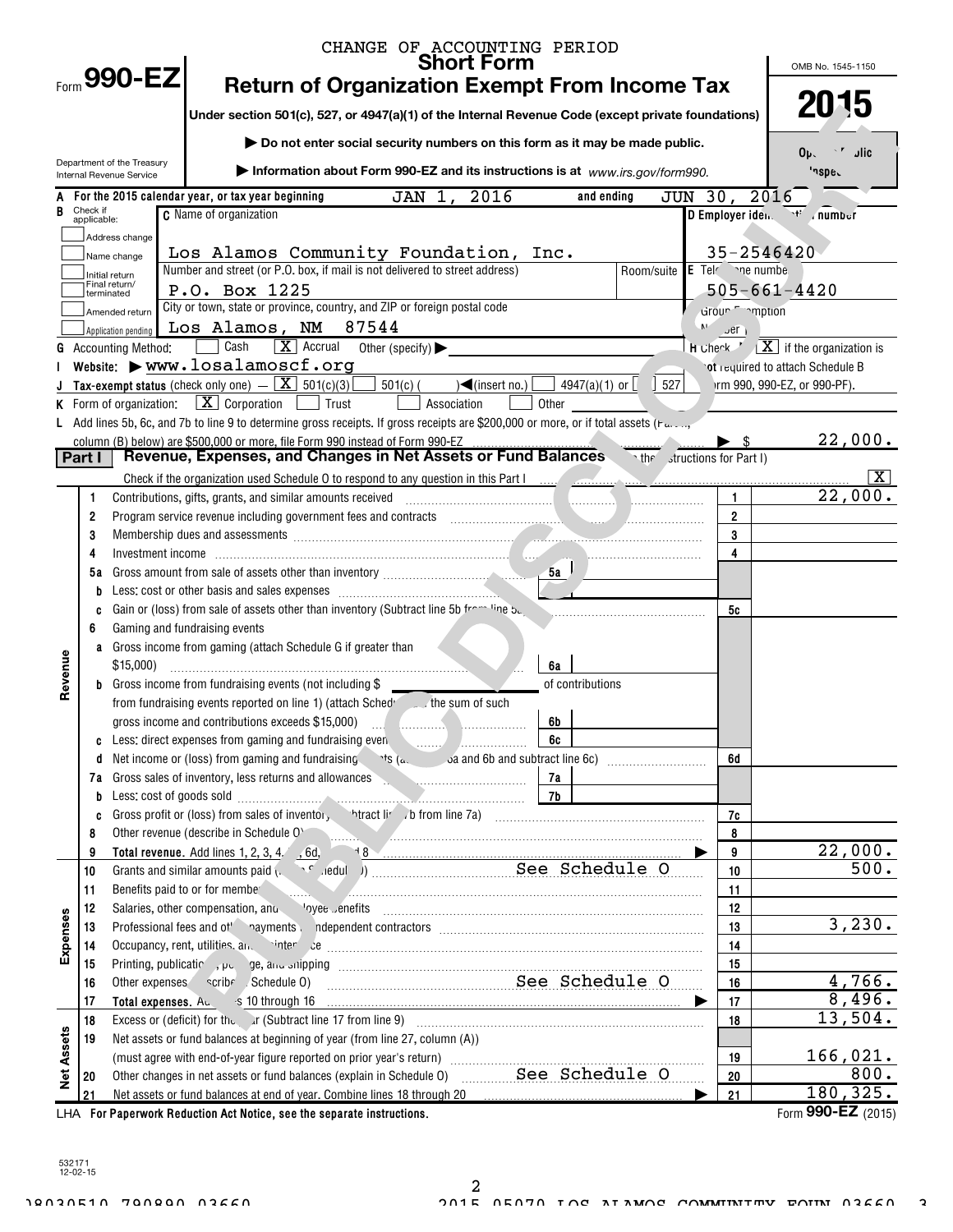|                              | Los Alamos Community Foundation, Inc.<br>Form 990-EZ (2015)<br><b>Balance Sheets</b> (see the instructions for Part II)<br>Part II                                                                                                                                                         |                                |                                       | 35-2546420                                 | Page 2                          |  |  |  |
|------------------------------|--------------------------------------------------------------------------------------------------------------------------------------------------------------------------------------------------------------------------------------------------------------------------------------------|--------------------------------|---------------------------------------|--------------------------------------------|---------------------------------|--|--|--|
|                              | Check if the organization used Schedule O to respond to any question in this Part II                                                                                                                                                                                                       |                                |                                       |                                            | - X I                           |  |  |  |
|                              |                                                                                                                                                                                                                                                                                            |                                | (A) Beginning of year                 |                                            | $(B)$ End $f$ ar                |  |  |  |
|                              |                                                                                                                                                                                                                                                                                            |                                | 34,421.                               |                                            |                                 |  |  |  |
| 22                           |                                                                                                                                                                                                                                                                                            |                                |                                       | 22                                         | 48, 219.                        |  |  |  |
| 23                           |                                                                                                                                                                                                                                                                                            |                                |                                       | 23                                         |                                 |  |  |  |
| 24                           |                                                                                                                                                                                                                                                                                            |                                | 131,600.                              | 24                                         | 132, 106.                       |  |  |  |
| 25                           |                                                                                                                                                                                                                                                                                            |                                | $\overline{166}$ , 021.               | 25                                         | 180,325.                        |  |  |  |
| 26                           |                                                                                                                                                                                                                                                                                            |                                | 0.                                    | 26                                         | 0.                              |  |  |  |
| 27                           | Net assets or fund balances (line 27 of column (B) must agree with line 21)<br>Statement of Program Service Accomplishments (see the instructions for Part III)                                                                                                                            |                                | 166,021.                              | 27                                         | 180,325.                        |  |  |  |
|                              | Part III                                                                                                                                                                                                                                                                                   |                                |                                       |                                            | Expenses<br>I for section       |  |  |  |
|                              | Check if the organization used Schedule O to respond to any question in this Part III                                                                                                                                                                                                      |                                |                                       | (Requ<br>X <sub>1</sub><br>501(c)          | $(a)$ and 501(c)(4)             |  |  |  |
|                              | What is the organization's primary exempt purpose? $\texttt{See} \ \ \texttt{Schedule} \ \ \texttt{O}$                                                                                                                                                                                     |                                |                                       |                                            | ations; optional for            |  |  |  |
|                              | Describe the organization's program service accomplishments for each of its three largest program services, as measured by expenses. In a clear and con<br>manner, describe the services provided, the number of persons benefited, and other relevant information for each program title. |                                |                                       | $O$ triers.)                               |                                 |  |  |  |
|                              | 28 See Schedule O                                                                                                                                                                                                                                                                          |                                |                                       |                                            |                                 |  |  |  |
|                              |                                                                                                                                                                                                                                                                                            |                                |                                       |                                            |                                 |  |  |  |
|                              |                                                                                                                                                                                                                                                                                            |                                |                                       |                                            |                                 |  |  |  |
|                              | 500. ) If this amount includes foreign grants, check here<br>(Grants \$                                                                                                                                                                                                                    |                                |                                       | 28a                                        | 3,494.                          |  |  |  |
| 29                           |                                                                                                                                                                                                                                                                                            |                                |                                       |                                            |                                 |  |  |  |
|                              |                                                                                                                                                                                                                                                                                            |                                |                                       |                                            |                                 |  |  |  |
|                              |                                                                                                                                                                                                                                                                                            |                                |                                       |                                            |                                 |  |  |  |
|                              | (Grants \$<br>) If this amount includes foreign grants, check her manufactured in                                                                                                                                                                                                          |                                |                                       | 29a                                        |                                 |  |  |  |
| 30                           |                                                                                                                                                                                                                                                                                            |                                |                                       |                                            |                                 |  |  |  |
|                              |                                                                                                                                                                                                                                                                                            |                                |                                       |                                            |                                 |  |  |  |
|                              |                                                                                                                                                                                                                                                                                            |                                |                                       |                                            |                                 |  |  |  |
|                              | ) If this amount includes foreign grants, c +ck '                                                                                                                                                                                                                                          |                                |                                       |                                            |                                 |  |  |  |
|                              | (Grants \$                                                                                                                                                                                                                                                                                 |                                |                                       | 30a                                        |                                 |  |  |  |
|                              | 31 Other program services (describe in Schedule O)<br>If this amount includes foreign gram.                                                                                                                                                                                                | eck !                          |                                       |                                            |                                 |  |  |  |
|                              | (Grants \$                                                                                                                                                                                                                                                                                 |                                |                                       | 31a<br>32                                  | 3,494.                          |  |  |  |
|                              | 32 Total program service expenses (add lines 28a through 31a)                                                                                                                                                                                                                              |                                |                                       |                                            |                                 |  |  |  |
|                              | List of Officers, Directors, Trustees, and Key 1997 (list each one even if not compensated - see the instructions for Part IV)<br><b>Part IV</b>                                                                                                                                           |                                |                                       |                                            |                                 |  |  |  |
| any question in this Part IV |                                                                                                                                                                                                                                                                                            |                                |                                       |                                            |                                 |  |  |  |
|                              | Check if the organization used Schedule O to                                                                                                                                                                                                                                               | oond t                         |                                       |                                            |                                 |  |  |  |
|                              |                                                                                                                                                                                                                                                                                            | Average hours                  | (C) Reportable<br>compensation (Forms | $(d)$ Health benefits,<br>contributions to | (e) Estimated                   |  |  |  |
|                              | (a) Name and title                                                                                                                                                                                                                                                                         | or week devoted to<br>position | W-2/1099-MISC)                        | employee benefit<br>plans, and deferred    | amount of other<br>compensation |  |  |  |
|                              |                                                                                                                                                                                                                                                                                            |                                | (if not paid, enter -0-)              | compensation                               |                                 |  |  |  |
|                              | Cindy Rooney                                                                                                                                                                                                                                                                               |                                |                                       |                                            |                                 |  |  |  |
|                              | Director                                                                                                                                                                                                                                                                                   | 5.00                           | 0.                                    | 0.                                         | 0.                              |  |  |  |
|                              | Pat Soran                                                                                                                                                                                                                                                                                  |                                |                                       |                                            |                                 |  |  |  |
|                              | Director                                                                                                                                                                                                                                                                                   | 5.00                           | 0.                                    | 0.                                         | $0_{.}$                         |  |  |  |
|                              | David Izraelevitz                                                                                                                                                                                                                                                                          |                                |                                       |                                            |                                 |  |  |  |
|                              | President                                                                                                                                                                                                                                                                                  | 10.00                          | 0.                                    | $\mathbf 0$ .                              | 0.                              |  |  |  |
|                              | Donald Cobb                                                                                                                                                                                                                                                                                |                                |                                       |                                            |                                 |  |  |  |
|                              | Vice President                                                                                                                                                                                                                                                                             | 10.00                          | 0.                                    | 0.                                         | 0.                              |  |  |  |
|                              | Kenneth Milder                                                                                                                                                                                                                                                                             |                                |                                       |                                            |                                 |  |  |  |
|                              | Treasurer/Secretary                                                                                                                                                                                                                                                                        | 15.00                          | 0.                                    | 0.                                         | 0.                              |  |  |  |
|                              |                                                                                                                                                                                                                                                                                            |                                |                                       |                                            |                                 |  |  |  |
|                              |                                                                                                                                                                                                                                                                                            |                                |                                       |                                            |                                 |  |  |  |
|                              |                                                                                                                                                                                                                                                                                            |                                |                                       |                                            |                                 |  |  |  |
|                              |                                                                                                                                                                                                                                                                                            |                                |                                       |                                            |                                 |  |  |  |
|                              |                                                                                                                                                                                                                                                                                            |                                |                                       |                                            |                                 |  |  |  |
|                              |                                                                                                                                                                                                                                                                                            |                                |                                       |                                            |                                 |  |  |  |
|                              |                                                                                                                                                                                                                                                                                            |                                |                                       |                                            |                                 |  |  |  |
|                              |                                                                                                                                                                                                                                                                                            |                                |                                       |                                            |                                 |  |  |  |
|                              |                                                                                                                                                                                                                                                                                            |                                |                                       |                                            |                                 |  |  |  |
|                              |                                                                                                                                                                                                                                                                                            |                                |                                       |                                            |                                 |  |  |  |
|                              |                                                                                                                                                                                                                                                                                            |                                |                                       |                                            |                                 |  |  |  |
|                              |                                                                                                                                                                                                                                                                                            |                                |                                       |                                            |                                 |  |  |  |
|                              |                                                                                                                                                                                                                                                                                            |                                |                                       |                                            |                                 |  |  |  |
|                              |                                                                                                                                                                                                                                                                                            |                                |                                       |                                            |                                 |  |  |  |

3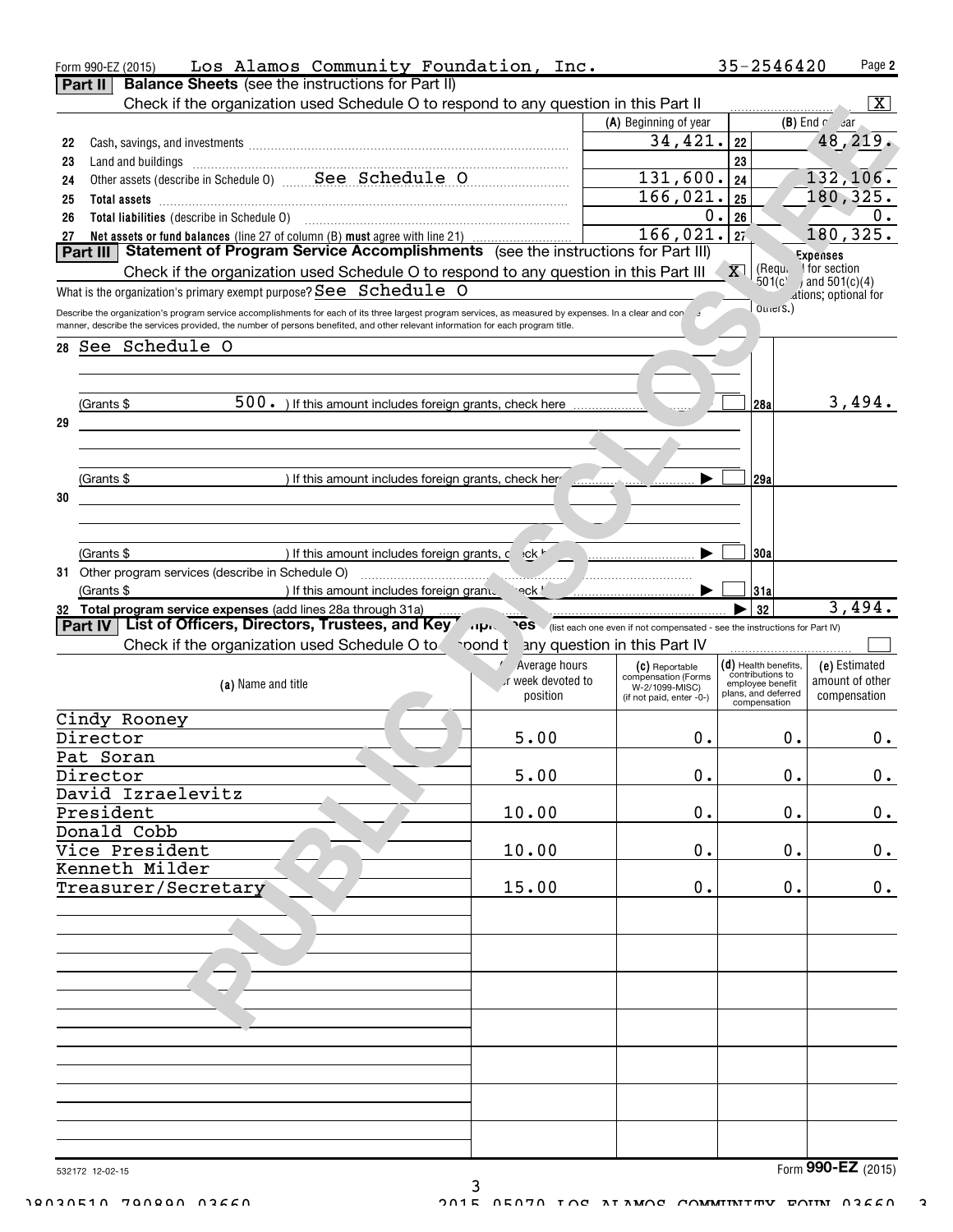|        | 35-2546420<br>Los Alamos Community Foundation, Inc.<br>Form 990-EZ (2015)                                                                                                                                                                                                   |                    |     | Page 3     |
|--------|-----------------------------------------------------------------------------------------------------------------------------------------------------------------------------------------------------------------------------------------------------------------------------|--------------------|-----|------------|
|        | Other Information (Note the Schedule A and personal benefit contract statement requirements in the<br><b>Part V</b>                                                                                                                                                         |                    |     |            |
|        | instructions for Part V) Check if the organization used Sch. O to respond to any question in this Part V                                                                                                                                                                    |                    |     | <u>x  </u> |
|        |                                                                                                                                                                                                                                                                             |                    |     | es No      |
| 33     | Did the organization engage in any significant activity not previously reported to the IRS? If "Yes," provide a detailed description of each                                                                                                                                |                    |     |            |
|        | activity in Schedule O                                                                                                                                                                                                                                                      | 33                 |     | X.         |
| 34     | Were any significant changes made to the organizing or governing documents? If "Yes," attach a conformed copy of the amended                                                                                                                                                |                    |     |            |
|        | documents if they reflect a change to the organization's name. Otherwise, explain the change on Schedule O (see instructions)                                                                                                                                               | $\cdot$ ?          |     | x          |
|        | 35a Did the organization have unrelated business gross income of \$1,000 or more during the year from business activities (such as those reporte.                                                                                                                           |                    |     |            |
|        |                                                                                                                                                                                                                                                                             |                    |     | X          |
|        |                                                                                                                                                                                                                                                                             | 35 <sub>b</sub>    | N/R |            |
|        | c Was the organization a section $501(c)(4)$ , $501(c)(5)$ , or $501(c)(6)$ organization subject to section 6033(e) notice, reporting, and production-                                                                                                                      |                    |     |            |
|        |                                                                                                                                                                                                                                                                             | 35с                |     | x          |
| 36     | Did the organization undergo a liquidation, dissolution, termination, or significant disposition of net assets during the year? //es,"                                                                                                                                      |                    |     |            |
|        |                                                                                                                                                                                                                                                                             | 36                 |     | x          |
|        | 0.<br>37a Enter amount of political expenditures, direct or indirect, as described in the instructions $\Box$ $\Box$ $\Box$ $\Box$                                                                                                                                          |                    |     |            |
|        | <b>b</b> Did the organization file Form 1120-POL for this year?                                                                                                                                                                                                             | 37 <sub>b</sub>    |     | х          |
|        | 38a Did the organization borrow from, or make any loans to, any officer, director, trustee, or key employee or were ar uch loans ade                                                                                                                                        |                    |     |            |
|        |                                                                                                                                                                                                                                                                             | 38a                |     | X          |
|        | N/A<br>38 <sub>b</sub>                                                                                                                                                                                                                                                      |                    |     |            |
| 39     | Section 501(c)(7) organizations. Enter:<br>ā.<br>N/A                                                                                                                                                                                                                        |                    |     |            |
|        | a Initiation fees and capital contributions included on line 9 [11] [11] Initiation fees and capital contributions included on line 9<br>N/A                                                                                                                                |                    |     |            |
|        | 39 <sub>h</sub>                                                                                                                                                                                                                                                             |                    |     |            |
|        | 40a Section $501(c)(3)$ organizations. Enter amount of tax imposed on the organization during the year inder:<br>$0$ .                                                                                                                                                      |                    |     |            |
|        |                                                                                                                                                                                                                                                                             |                    |     |            |
|        | <b>b</b> Section 501(c)(3), 501(c)(4), and 501(c)(29) organizations. Did the organization engage $\frac{1}{2}$ section $\frac{1}{2}$ excess benefit<br>transaction during the year, or did it engage in an excess benefit transaction in a prior y the been reported on any |                    |     |            |
|        |                                                                                                                                                                                                                                                                             | 40b                |     | x          |
|        | <b>c</b> Section 501(c)(3), 501(c)(4), and 501(c)(29) organizations. Enter amount of tax im <sub>p</sub> $\rightarrow$ on                                                                                                                                                   |                    |     |            |
|        | 0.                                                                                                                                                                                                                                                                          |                    |     |            |
|        | <b>d</b> Section 501(c)(3), 501(c)(4), and 501(c)(29) organizations. Enter amount $\sim x$ on $\sim$ 10c reimbursed                                                                                                                                                         |                    |     |            |
|        | $0$ .<br>by the organization                                                                                                                                                                                                                                                |                    |     |            |
|        | e All organizations. At any time during the tax year, was the organization a party mericulted tax shelter                                                                                                                                                                   |                    |     |            |
|        | transaction? If "Yes," complete Form 8886-T                                                                                                                                                                                                                                 | 40e                |     | х          |
| 41     | List the states with which a copy of this return is filed $\triangleright$ NM                                                                                                                                                                                               |                    |     |            |
|        | Telephone no. $\triangleright$ 505-661-4420<br>42a The organization's books are in care of $\triangleright$ Kenneth Milder                                                                                                                                                  |                    |     |            |
|        | Located at $\blacktriangleright$ 1200 Trinity Drive, Office 423, Los Alamos, NM<br>$ZIP + 4$ $\triangleright$ 87544-3286                                                                                                                                                    |                    |     |            |
|        | <b>b</b> At any time during the calendar year, did the organizatic. $\cdot$ e and $\cdot$<br>on or a signature or other authority                                                                                                                                           |                    |     |            |
|        | over a financial account in a foreign country (such as a bank with securities account, or other financial                                                                                                                                                                   |                    | Yes | No         |
|        | account)?<br><u> 1980 - Andrea Stadt Stadt Stadt Stadt Stadt Stadt Stadt Stadt Stadt Stadt Stadt Stadt Stadt Stadt Stadt Stadt Stadt Stadt Stadt Stadt Stadt Stadt Stadt Stadt Stadt Stadt Stadt Stadt Stadt Stadt Stadt Stadt Stadt Stadt St</u>                           | 42 b               |     | х          |
|        | If "Yes," enter the name of the foreign country: $\blacktriangleright$                                                                                                                                                                                                      |                    |     |            |
|        | See the instructions for exceptions and filing iremediation of Form 114, Report of Foreign Bank and Financial Accounts (FBAR).                                                                                                                                              |                    |     |            |
|        | <b>c</b> At any time during the calendar year, did $\prime$ org                                                                                                                                                                                                             | 42c                |     | x          |
|        | If "Yes," enter the name of the foreign co.<br>$\mathbb{R}$ $\blacktriangleright$                                                                                                                                                                                           |                    |     |            |
| 43     | Section 4947(a)(1) nonexempt char let true in the orm 990-EZ in lieu of Form 1041 - Check here manufactured in the manufactured with the Section 4947(a)(1) nonexempt char-                                                                                                 |                    |     |            |
|        | and enter the amount of tax-exempt im.                                                                                                                                                                                                                                      | N/A                |     |            |
|        |                                                                                                                                                                                                                                                                             |                    |     |            |
|        |                                                                                                                                                                                                                                                                             |                    | Yes | <b>No</b>  |
|        | 44a Did the organization main all the donor advised funds during the year? If "Yes," Form 990 must be completed instead of                                                                                                                                                  |                    |     |            |
|        | Form 990-EZ                                                                                                                                                                                                                                                                 | 44a                |     | х          |
|        |                                                                                                                                                                                                                                                                             |                    |     |            |
|        | of Form 990-EZ                                                                                                                                                                                                                                                              | 44b                |     | х          |
|        |                                                                                                                                                                                                                                                                             | 44c                |     | X          |
|        | d If "Yes" to line 44c, has the organization filed a Form 720 to report these payments? If "No." provide an explanation                                                                                                                                                     |                    |     |            |
|        |                                                                                                                                                                                                                                                                             | 44d                |     | x          |
|        |                                                                                                                                                                                                                                                                             | 45a                |     |            |
|        | <b>b</b> Did the organization receive any payment from or engage in any transaction with a controlled entity within the meaning of section                                                                                                                                  | 45b                |     | х          |
|        |                                                                                                                                                                                                                                                                             | Form 990-EZ (2015) |     |            |
| 532173 |                                                                                                                                                                                                                                                                             |                    |     |            |

4

532173 12-02-15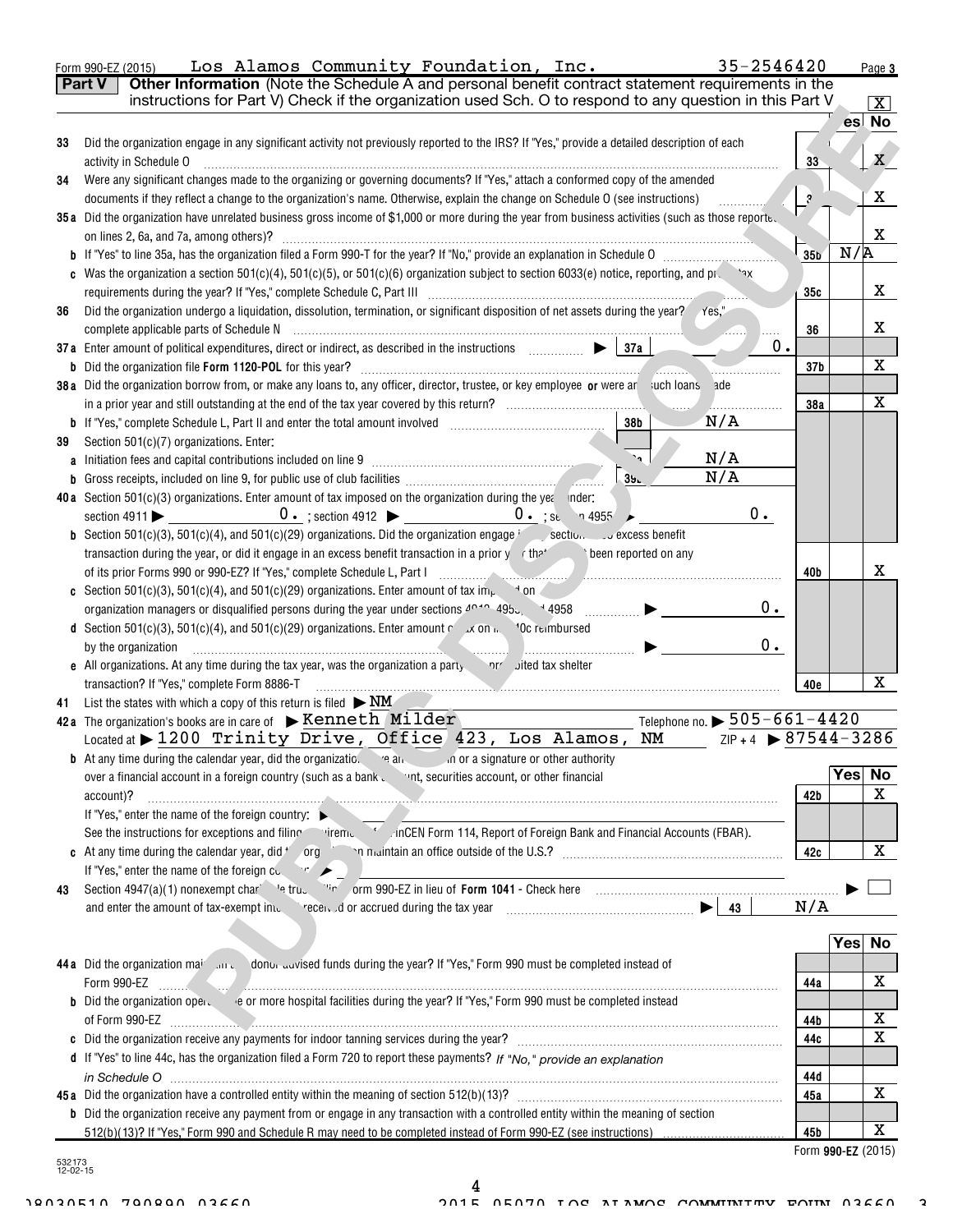| Form 990-EZ (2015) |                                                                                                                                                              |                                                                                       |            | Los Alamos Community Foundation, Inc.                                                                                                                |      |                                                          | 35-2546420                               | Page 4                         |  |  |  |
|--------------------|--------------------------------------------------------------------------------------------------------------------------------------------------------------|---------------------------------------------------------------------------------------|------------|------------------------------------------------------------------------------------------------------------------------------------------------------|------|----------------------------------------------------------|------------------------------------------|--------------------------------|--|--|--|
|                    |                                                                                                                                                              |                                                                                       |            |                                                                                                                                                      |      |                                                          |                                          | Yes No                         |  |  |  |
| 46                 |                                                                                                                                                              |                                                                                       |            | Did the organization engage, directly or indirectly, in political campaign activities on behalf of or in opposition to candidates for public office? |      |                                                          |                                          |                                |  |  |  |
|                    | If "Yes," complete Schedule C, Part I                                                                                                                        |                                                                                       |            |                                                                                                                                                      |      |                                                          |                                          | X<br>46                        |  |  |  |
| <b>Part VI</b>     |                                                                                                                                                              | Section 501(c)(3) organizations only                                                  |            |                                                                                                                                                      |      |                                                          |                                          |                                |  |  |  |
|                    |                                                                                                                                                              |                                                                                       |            | All section 501(c)(3) organizations must answer questions 47-49b and 52, and complete the tables for lines 50 and 51.                                |      |                                                          |                                          |                                |  |  |  |
|                    |                                                                                                                                                              |                                                                                       |            |                                                                                                                                                      |      |                                                          |                                          |                                |  |  |  |
|                    |                                                                                                                                                              |                                                                                       |            |                                                                                                                                                      |      |                                                          |                                          | <b>No</b><br>ʻ۹S               |  |  |  |
| 47                 |                                                                                                                                                              |                                                                                       |            | Did the organization engage in lobbying activities or have a section 501(h) election in effect during the tax year? If "Yes," complete Sch. C, Pa.   |      |                                                          |                                          | $\mathbf X$                    |  |  |  |
| 48                 |                                                                                                                                                              |                                                                                       |            |                                                                                                                                                      |      |                                                          |                                          | $\overline{\text{x}}$          |  |  |  |
|                    |                                                                                                                                                              |                                                                                       |            |                                                                                                                                                      |      |                                                          |                                          | $\overline{\mathbf{x}}$<br>49a |  |  |  |
|                    | 49b                                                                                                                                                          |                                                                                       |            |                                                                                                                                                      |      |                                                          |                                          |                                |  |  |  |
| 50                 | Complete this table for the organization's five highest compensated employees (other than officers, directors, trustees and key maloye.<br>uch received more |                                                                                       |            |                                                                                                                                                      |      |                                                          |                                          |                                |  |  |  |
|                    |                                                                                                                                                              | than \$100,000 of compensation from the organization. If there is none, enter "None." |            |                                                                                                                                                      |      |                                                          |                                          |                                |  |  |  |
|                    |                                                                                                                                                              | (a) Name and title of each employee                                                   |            | (b) Average hours                                                                                                                                    |      | $(c)$ Reporta                                            | JH h benefits,                           | (e) Estimated                  |  |  |  |
|                    |                                                                                                                                                              |                                                                                       |            | per week devoted to                                                                                                                                  |      | compensation (Fc<br>W-2/1000 ' ' ' SC)                   | con' utions to<br>em yee benefit         | amount of other                |  |  |  |
|                    |                                                                                                                                                              |                                                                                       | NONE       | position                                                                                                                                             |      |                                                          | , and deferred<br>compensation           | compensation                   |  |  |  |
|                    |                                                                                                                                                              |                                                                                       |            |                                                                                                                                                      |      |                                                          |                                          |                                |  |  |  |
|                    |                                                                                                                                                              |                                                                                       |            |                                                                                                                                                      |      |                                                          |                                          |                                |  |  |  |
|                    |                                                                                                                                                              |                                                                                       |            |                                                                                                                                                      |      |                                                          |                                          |                                |  |  |  |
|                    |                                                                                                                                                              |                                                                                       |            |                                                                                                                                                      |      |                                                          |                                          |                                |  |  |  |
|                    |                                                                                                                                                              |                                                                                       |            |                                                                                                                                                      |      |                                                          |                                          |                                |  |  |  |
|                    |                                                                                                                                                              |                                                                                       |            |                                                                                                                                                      |      |                                                          |                                          |                                |  |  |  |
|                    |                                                                                                                                                              |                                                                                       |            |                                                                                                                                                      |      |                                                          |                                          |                                |  |  |  |
|                    |                                                                                                                                                              |                                                                                       |            |                                                                                                                                                      |      |                                                          |                                          |                                |  |  |  |
|                    |                                                                                                                                                              |                                                                                       |            |                                                                                                                                                      |      |                                                          |                                          |                                |  |  |  |
|                    |                                                                                                                                                              |                                                                                       |            |                                                                                                                                                      |      |                                                          |                                          |                                |  |  |  |
|                    |                                                                                                                                                              |                                                                                       |            |                                                                                                                                                      |      |                                                          |                                          |                                |  |  |  |
|                    |                                                                                                                                                              | Total number of other employees paid over \$100,000                                   |            |                                                                                                                                                      |      |                                                          |                                          |                                |  |  |  |
| 51                 |                                                                                                                                                              | Complete this table for the organization's five highest compensated independent con-  |            | ነ ያነ <sup>ሶ</sup>                                                                                                                                    |      | ch received more than \$100,000 of compensation from the |                                          |                                |  |  |  |
|                    |                                                                                                                                                              | organization. If there is none, enter "None."                                         | NONE       |                                                                                                                                                      |      |                                                          |                                          |                                |  |  |  |
|                    |                                                                                                                                                              | (a) Name and business address of each independent contractor                          |            |                                                                                                                                                      |      | (b) Type of service                                      |                                          | (c) Compensation               |  |  |  |
|                    |                                                                                                                                                              |                                                                                       |            |                                                                                                                                                      |      |                                                          |                                          |                                |  |  |  |
|                    |                                                                                                                                                              |                                                                                       |            |                                                                                                                                                      |      |                                                          |                                          |                                |  |  |  |
|                    |                                                                                                                                                              |                                                                                       |            |                                                                                                                                                      |      |                                                          |                                          |                                |  |  |  |
|                    |                                                                                                                                                              |                                                                                       |            |                                                                                                                                                      |      |                                                          |                                          |                                |  |  |  |
|                    |                                                                                                                                                              |                                                                                       |            |                                                                                                                                                      |      |                                                          |                                          |                                |  |  |  |
|                    |                                                                                                                                                              |                                                                                       |            |                                                                                                                                                      |      |                                                          |                                          |                                |  |  |  |
|                    |                                                                                                                                                              |                                                                                       |            |                                                                                                                                                      |      |                                                          |                                          |                                |  |  |  |
|                    |                                                                                                                                                              |                                                                                       |            |                                                                                                                                                      |      |                                                          |                                          |                                |  |  |  |
|                    |                                                                                                                                                              |                                                                                       |            |                                                                                                                                                      |      |                                                          |                                          |                                |  |  |  |
|                    |                                                                                                                                                              |                                                                                       |            |                                                                                                                                                      |      |                                                          |                                          |                                |  |  |  |
|                    |                                                                                                                                                              | Total number of other independent contractor                                          | nchired in | Jver \$100,000                                                                                                                                       |      |                                                          |                                          |                                |  |  |  |
| 52                 |                                                                                                                                                              | Did the organization complete Schedule P Note                                         |            | ntion 501(c)(3) organizations must attach a                                                                                                          |      |                                                          |                                          |                                |  |  |  |
|                    | completed Schedule A                                                                                                                                         |                                                                                       |            |                                                                                                                                                      |      |                                                          |                                          | $\overline{X}$ Yes<br>No       |  |  |  |
|                    |                                                                                                                                                              | Under penalties of perjury, I declare that ! a exa.                                   |            | s return, including accompanying schedules and statements, and to the best of my knowledge and belief, it is                                         |      |                                                          |                                          |                                |  |  |  |
|                    | true, correct, and complete. Declaration of pre,                                                                                                             |                                                                                       |            | (other than officer) is based on all information of which preparer has any knowledge.                                                                |      |                                                          |                                          |                                |  |  |  |
|                    |                                                                                                                                                              |                                                                                       |            |                                                                                                                                                      |      |                                                          |                                          |                                |  |  |  |
| Sign               | Signature of officer                                                                                                                                         |                                                                                       |            |                                                                                                                                                      |      |                                                          | Date                                     |                                |  |  |  |
| <b>Here</b>        |                                                                                                                                                              | Kenneth H Milder                                                                      |            |                                                                                                                                                      |      |                                                          |                                          |                                |  |  |  |
|                    | Type or print ie and                                                                                                                                         |                                                                                       |            |                                                                                                                                                      |      |                                                          |                                          |                                |  |  |  |
|                    | Print/Type pro                                                                                                                                               | s name                                                                                |            | Preparer's signature                                                                                                                                 | Date | Check                                                    | PTIN<br>if                               |                                |  |  |  |
|                    |                                                                                                                                                              |                                                                                       |            |                                                                                                                                                      |      | self-employed                                            |                                          |                                |  |  |  |
| Paid               |                                                                                                                                                              |                                                                                       |            |                                                                                                                                                      |      |                                                          |                                          |                                |  |  |  |
| Preparer           |                                                                                                                                                              | Sean S. Weiner                                                                        |            |                                                                                                                                                      |      |                                                          |                                          | P00171183                      |  |  |  |
| <b>Use Only</b>    |                                                                                                                                                              | Firm's name > Weiner & Company, P.C.                                                  |            |                                                                                                                                                      |      |                                                          | Firm's EIN $\triangleright$ 45 - 2781062 |                                |  |  |  |
|                    |                                                                                                                                                              |                                                                                       |            | Firm's address > 460 Saint Michaels Drive Suite 1203                                                                                                 |      | Phone no.                                                |                                          | $505)424 - 7200$               |  |  |  |
| Santa Fe, NM 87505 |                                                                                                                                                              |                                                                                       |            |                                                                                                                                                      |      |                                                          |                                          |                                |  |  |  |
|                    | $\boxed{\text{X}}$ Yes<br>May the IRS discuss this return with the preparer shown above? See instructions<br>No                                              |                                                                                       |            |                                                                                                                                                      |      |                                                          |                                          |                                |  |  |  |
|                    | Form 990-EZ (2015)                                                                                                                                           |                                                                                       |            |                                                                                                                                                      |      |                                                          |                                          |                                |  |  |  |

532174 12-02-15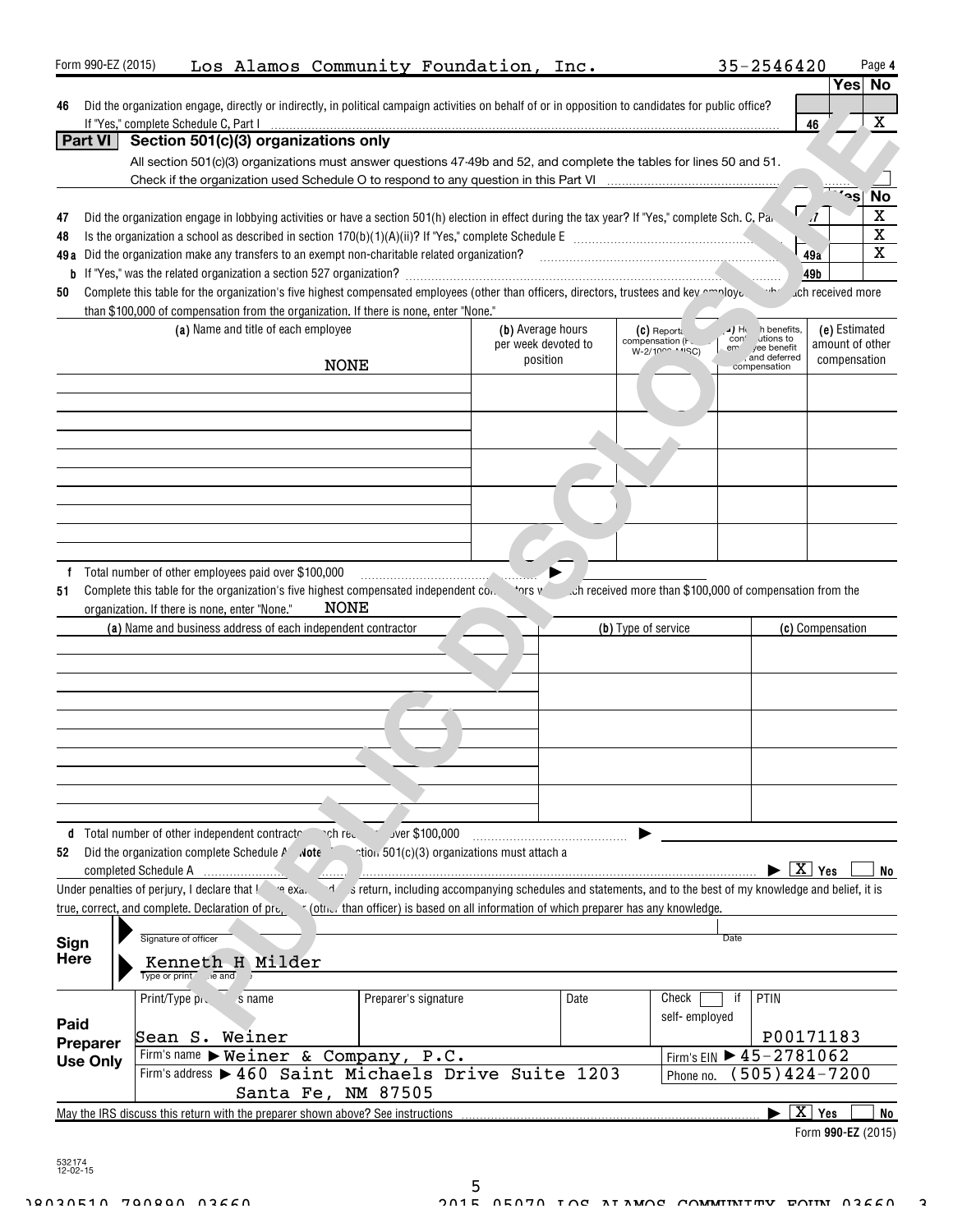|                                                                                                                  |                     | <b>SCHEDULE A</b>                                      |                                                                               |                                                               | <b>Public Charity Status and Public Support</b>                                                                                                                     |                          |                     |                                                                   |             | OMB No. 1545-0047                                             |
|------------------------------------------------------------------------------------------------------------------|---------------------|--------------------------------------------------------|-------------------------------------------------------------------------------|---------------------------------------------------------------|---------------------------------------------------------------------------------------------------------------------------------------------------------------------|--------------------------|---------------------|-------------------------------------------------------------------|-------------|---------------------------------------------------------------|
|                                                                                                                  |                     | (Form 990 or 990-EZ)                                   | Complete if the organization is a section 501(c)(3) organization or a section |                                                               |                                                                                                                                                                     |                          |                     |                                                                   |             |                                                               |
|                                                                                                                  |                     |                                                        |                                                                               |                                                               | 4947(a)(1) nonexempt charitable trust.                                                                                                                              |                          |                     |                                                                   |             | ublic<br>Open t                                               |
|                                                                                                                  |                     | Department of the Treasury<br>Internal Revenue Service |                                                                               |                                                               | Attach to Form 990 or Form 990-EZ.<br>Information about Schedule A (Form 990 or 990-EZ) and its instructions is at www.irs.gov/form990.                             |                          |                     |                                                                   |             | ctio<br><b>Ins</b>                                            |
|                                                                                                                  |                     | Name of the organization                               |                                                                               |                                                               |                                                                                                                                                                     |                          |                     |                                                                   |             | Employer identifica.<br>umr                                   |
|                                                                                                                  |                     |                                                        |                                                                               |                                                               | Los Alamos Community Foundation,                                                                                                                                    |                          | Inc.                |                                                                   |             | 35-2546420                                                    |
| Reason for Public Charity Status (All organizations must complete this part.) See instructions.<br><b>Part I</b> |                     |                                                        |                                                                               |                                                               |                                                                                                                                                                     |                          |                     |                                                                   |             |                                                               |
|                                                                                                                  |                     |                                                        |                                                                               |                                                               | The organization is not a private foundation because it is: (For lines 1 through 11, check only one box.)                                                           |                          |                     |                                                                   |             |                                                               |
| 1                                                                                                                |                     |                                                        |                                                                               |                                                               | A church, convention of churches, or association of churches described in section 170(b)(1)(A)(i).                                                                  |                          |                     |                                                                   |             |                                                               |
| 2                                                                                                                |                     |                                                        |                                                                               |                                                               | A school described in section 170(b)(1)(A)(ii). (Attach Schedule E (Form 990 or 990-EZ).)                                                                           |                          |                     |                                                                   |             |                                                               |
| 3                                                                                                                |                     |                                                        |                                                                               |                                                               | A hospital or a cooperative hospital service organization described in section 170(b)(1)(A)(iii).                                                                   |                          |                     |                                                                   |             |                                                               |
| 4                                                                                                                |                     |                                                        |                                                                               |                                                               | A medical research organization operated in conjunction with a hospital described in section 170(b)(1)(AV <sup>1111</sup> ). En                                     |                          |                     |                                                                   |             | $\sim$<br>Jspital's name,                                     |
|                                                                                                                  |                     | city, and state:                                       |                                                                               |                                                               |                                                                                                                                                                     |                          |                     |                                                                   |             |                                                               |
| 5                                                                                                                |                     |                                                        |                                                                               |                                                               | An organization operated for the benefit of a college or university owned or operated by a government.                                                              |                          |                     |                                                                   | <b>JSCI</b> | ed in                                                         |
|                                                                                                                  |                     |                                                        |                                                                               | section 170(b)(1)(A)(iv). (Complete Part II.)                 |                                                                                                                                                                     |                          |                     |                                                                   |             |                                                               |
| 6                                                                                                                |                     |                                                        |                                                                               |                                                               | A federal, state, or local government or governmental unit described in section 170(b)(1)(A)(v).                                                                    |                          |                     |                                                                   |             |                                                               |
| $\overline{7}$                                                                                                   | $\lfloor x \rfloor$ |                                                        |                                                                               |                                                               | An organization that normally receives a substantial part of its support from a governmental ur or from the                                                         |                          |                     |                                                                   |             | general public described in                                   |
| 8                                                                                                                |                     |                                                        |                                                                               | section 170(b)(1)(A)(vi). (Complete Part II.)                 | A community trust described in section 170(b)(1)(A)(vi). (Complete Part II.)                                                                                        |                          |                     |                                                                   |             |                                                               |
| 9                                                                                                                |                     |                                                        |                                                                               |                                                               | An organization that normally receives: (1) more than 33 1/3% of its support from contrainons, meril bership fees, and gross receipts from                          |                          |                     |                                                                   |             |                                                               |
|                                                                                                                  |                     |                                                        |                                                                               |                                                               | activities related to its exempt functions - subject to certain exceptions, and (2) no more trip 37 33 % of its support from gross investment                       |                          |                     |                                                                   |             |                                                               |
|                                                                                                                  |                     |                                                        |                                                                               |                                                               | income and unrelated business taxable income (less section 511 tax) from busin ses acquired y the organization after June 30, 1975.                                 |                          |                     |                                                                   |             |                                                               |
|                                                                                                                  |                     |                                                        |                                                                               | See section 509(a)(2). (Complete Part III.)                   |                                                                                                                                                                     |                          |                     |                                                                   |             |                                                               |
| 10                                                                                                               |                     |                                                        |                                                                               |                                                               | An organization organized and operated exclusively to test for public safety. Set $\sim$ ction $\sqrt{9(a)(4)}$ .                                                   |                          |                     |                                                                   |             |                                                               |
| 11                                                                                                               |                     |                                                        |                                                                               |                                                               | An organization organized and operated exclusively for the benefit of, to methe conductions of, or to carry out the purposes of one or                              |                          |                     |                                                                   |             |                                                               |
|                                                                                                                  |                     |                                                        |                                                                               |                                                               | more publicly supported organizations described in section 509(a)(1)                                                                                                | ser'                     |                     |                                                                   |             | $\mathcal{P}(a)(2)$ . See section 509(a)(3). Check the box in |
|                                                                                                                  |                     |                                                        |                                                                               |                                                               | lines 11a through 11d that describes the type of supporting organization section of the lines 11a, 11f, and 11g.                                                    |                          |                     |                                                                   |             |                                                               |
| а                                                                                                                |                     |                                                        |                                                                               |                                                               | <b>Type I.</b> A supporting organization operated, supervised, or contro. The its                                                                                   |                          |                     | orted organization(s), typically by giving                        |             |                                                               |
|                                                                                                                  |                     |                                                        |                                                                               |                                                               | the supported organization(s) the power to regularly appoint or " at a vity of the directors or trustees of the supporting                                          |                          |                     |                                                                   |             |                                                               |
|                                                                                                                  |                     |                                                        |                                                                               | organization. You must complete Part IV, Sections A and A     |                                                                                                                                                                     |                          |                     |                                                                   |             |                                                               |
| b                                                                                                                |                     |                                                        |                                                                               |                                                               | Type II. A supporting organization supervised or control $\sim$ conner in with its supported organization(s), by having                                             |                          |                     |                                                                   |             |                                                               |
|                                                                                                                  |                     |                                                        |                                                                               |                                                               | control or management of the supporting organization vested the une persons that control or manage the supported                                                    |                          |                     |                                                                   |             |                                                               |
|                                                                                                                  |                     |                                                        |                                                                               | organization(s). You must complete Part IV, Sections A and C. |                                                                                                                                                                     |                          |                     |                                                                   |             |                                                               |
| c                                                                                                                |                     |                                                        |                                                                               |                                                               | Type III functionally integrated. A supporting $\epsilon$ $\ldots$ zation operated in connection with, and functionally integrated with,                            |                          |                     |                                                                   |             |                                                               |
|                                                                                                                  |                     |                                                        |                                                                               |                                                               | its supported organization(s) (see instructions) <i>(ou mus omplete Part IV, Sections A, D, and E.</i>                                                              |                          |                     |                                                                   |             |                                                               |
| d                                                                                                                |                     |                                                        |                                                                               |                                                               | Type III non-functionally integrated. A suppc and progar ation operated in connection with its supported organization(s)                                            |                          |                     |                                                                   |             |                                                               |
|                                                                                                                  |                     |                                                        |                                                                               | that is not functionally integrated. The org                  | ৰোo <sub>।</sub>                                                                                                                                                    |                          |                     | ally must satisfy a distribution requirement and an attentiveness |             |                                                               |
|                                                                                                                  |                     |                                                        |                                                                               | requirement (see instructions). You must con.                 | Separt IV, Sections A and D, and Part V.<br>Check this box if the organization received a writte. determination from the IRS that it is a Type I, Type II, Type III |                          |                     |                                                                   |             |                                                               |
| е                                                                                                                |                     |                                                        | functionally integrated, or Type III no.                                      | nction                                                        | integrated supporting organization.                                                                                                                                 |                          |                     |                                                                   |             |                                                               |
|                                                                                                                  |                     |                                                        | Enter the number of supported organi-                                         | ns                                                            |                                                                                                                                                                     |                          |                     |                                                                   |             |                                                               |
|                                                                                                                  |                     |                                                        | Provide the following information at th                                       |                                                               | orted organization(s).                                                                                                                                              |                          |                     |                                                                   |             |                                                               |
|                                                                                                                  |                     | (i) Name of supported                                  |                                                                               | $F \sim N$                                                    | (iii) Type of organization                                                                                                                                          | (iv) Is the organization |                     | (v) Amount of monetary                                            |             | (vi) Amount of                                                |
|                                                                                                                  |                     | organization                                           |                                                                               |                                                               | (described on lines 1-9<br>above (see instructions))                                                                                                                | listed in your           | governing document? | support (see                                                      |             | other support (see                                            |
|                                                                                                                  |                     |                                                        |                                                                               |                                                               |                                                                                                                                                                     | Yes                      | No                  | instructions)                                                     |             | instructions)                                                 |
|                                                                                                                  |                     |                                                        |                                                                               |                                                               |                                                                                                                                                                     |                          |                     |                                                                   |             |                                                               |
|                                                                                                                  |                     |                                                        |                                                                               |                                                               |                                                                                                                                                                     |                          |                     |                                                                   |             |                                                               |
|                                                                                                                  |                     |                                                        |                                                                               |                                                               |                                                                                                                                                                     |                          |                     |                                                                   |             |                                                               |
|                                                                                                                  |                     |                                                        |                                                                               |                                                               |                                                                                                                                                                     |                          |                     |                                                                   |             |                                                               |
|                                                                                                                  |                     |                                                        |                                                                               |                                                               |                                                                                                                                                                     |                          |                     |                                                                   |             |                                                               |
|                                                                                                                  |                     |                                                        |                                                                               |                                                               |                                                                                                                                                                     |                          |                     |                                                                   |             |                                                               |

**Total** 

Form 990 or 990-EZ. 532021 09-23-15

LHA For Paperwork Reduction Act Notice, see the Instructions for

6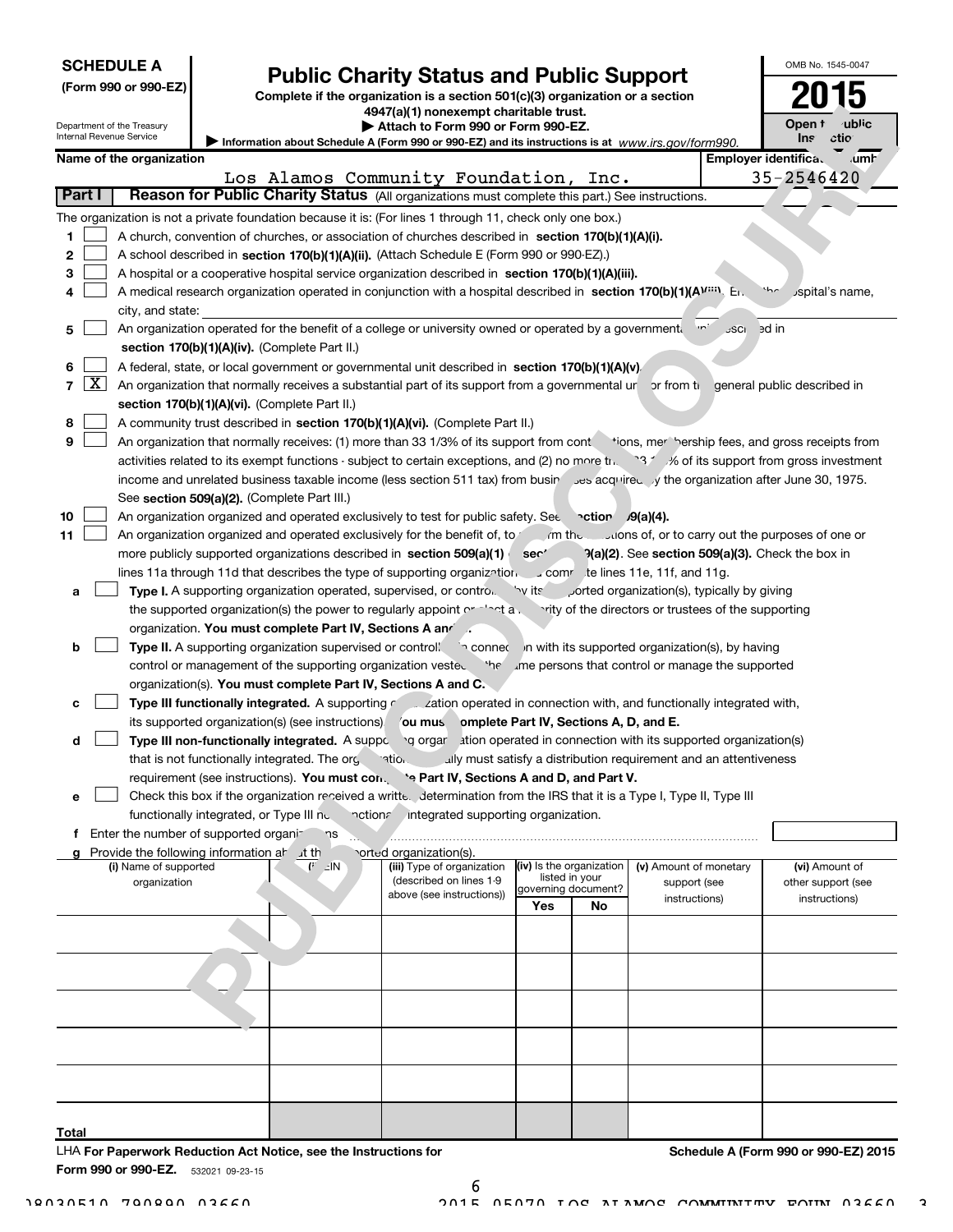#### $35 - 2546420$  Page 2 Schedule A (Form 990 or 990-EZ) 2015 <code>LOS Alamos Community Foundation, lnc.  $35-2546420$  Page</code> Part II | Support Schedule for Organizations Described in Sections 170(b)(1)(A)(iv) and 170(b)(1)(A)(vi) Los Alamos Community Foundation, Inc. 35-2546420

(Complete only if you checked the box on line 5, 7, or 8 of Part I or if the organization failed to qualify under Part III. If the organization fails to qualify under the tests listed below, please complete Part III.)

|    | <b>Section A. Public Support</b>                                                                                                                     |                                                                                 |          |            |                                                                                                               |                        |                            |  |  |
|----|------------------------------------------------------------------------------------------------------------------------------------------------------|---------------------------------------------------------------------------------|----------|------------|---------------------------------------------------------------------------------------------------------------|------------------------|----------------------------|--|--|
|    | Calendar year (or fiscal year beginning in) $\blacktriangleright$                                                                                    | (a) 2011                                                                        | (b) 2012 | $(c)$ 2013 | $(d)$ 2014                                                                                                    | (e) 2015               | <b>tal</b>                 |  |  |
|    | 1 Gifts, grants, contributions, and                                                                                                                  |                                                                                 |          |            |                                                                                                               |                        |                            |  |  |
|    | membership fees received. (Do not                                                                                                                    |                                                                                 |          |            |                                                                                                               |                        |                            |  |  |
|    | include any "unusual grants.")                                                                                                                       |                                                                                 |          |            | 169,500.                                                                                                      | 22,000.                | 191,500.                   |  |  |
|    | 2 Tax revenues levied for the organ-                                                                                                                 |                                                                                 |          |            |                                                                                                               |                        |                            |  |  |
|    | ization's benefit and either paid to                                                                                                                 |                                                                                 |          |            |                                                                                                               |                        |                            |  |  |
|    | or expended on its behalf                                                                                                                            |                                                                                 |          |            |                                                                                                               |                        |                            |  |  |
|    | 3 The value of services or facilities                                                                                                                |                                                                                 |          |            |                                                                                                               |                        |                            |  |  |
|    | furnished by a governmental unit to                                                                                                                  |                                                                                 |          |            |                                                                                                               |                        |                            |  |  |
|    | the organization without charge                                                                                                                      |                                                                                 |          |            |                                                                                                               |                        |                            |  |  |
|    | Total. Add lines 1 through 3                                                                                                                         |                                                                                 |          |            |                                                                                                               | $169, 500.$ $22, 000.$ | 191,500.                   |  |  |
| 5. | The portion of total contributions                                                                                                                   |                                                                                 |          |            |                                                                                                               |                        |                            |  |  |
|    | by each person (other than a                                                                                                                         |                                                                                 |          |            |                                                                                                               |                        |                            |  |  |
|    | governmental unit or publicly                                                                                                                        |                                                                                 |          |            |                                                                                                               |                        |                            |  |  |
|    | supported organization) included                                                                                                                     |                                                                                 |          |            |                                                                                                               |                        |                            |  |  |
|    | on line 1 that exceeds 2% of the                                                                                                                     |                                                                                 |          |            |                                                                                                               |                        |                            |  |  |
|    | amount shown on line 11,                                                                                                                             |                                                                                 |          |            |                                                                                                               |                        |                            |  |  |
|    | column (f)                                                                                                                                           |                                                                                 |          |            |                                                                                                               |                        |                            |  |  |
|    | 6 Public support. Subtract line 5 from line 4.                                                                                                       |                                                                                 |          |            |                                                                                                               |                        | $\frac{48,190.}{143,310.}$ |  |  |
|    | <b>Section B. Total Support</b>                                                                                                                      |                                                                                 |          |            |                                                                                                               |                        |                            |  |  |
|    | Calendar year (or fiscal year beginning in) $\blacktriangleright$                                                                                    | (a) 2011                                                                        | (b) 2012 | J13        | $(d)$ 2014                                                                                                    | (e) 2015               | (f) Total                  |  |  |
|    | <b>7</b> Amounts from line 4                                                                                                                         |                                                                                 |          |            | $\overline{169}$ , 500.                                                                                       | 22,000.                | $\overline{191}$ , 500.    |  |  |
| 8  | Gross income from interest,                                                                                                                          |                                                                                 |          |            |                                                                                                               |                        |                            |  |  |
|    | dividends, payments received on                                                                                                                      |                                                                                 |          |            |                                                                                                               |                        |                            |  |  |
|    | securities loans, rents, royalties                                                                                                                   |                                                                                 |          |            |                                                                                                               |                        |                            |  |  |
|    | and income from similar sources                                                                                                                      |                                                                                 |          |            |                                                                                                               |                        |                            |  |  |
| 9  | Net income from unrelated business                                                                                                                   |                                                                                 |          |            |                                                                                                               |                        |                            |  |  |
|    | activities, whether or not the                                                                                                                       |                                                                                 |          |            |                                                                                                               |                        |                            |  |  |
|    | business is regularly carried on                                                                                                                     |                                                                                 |          |            |                                                                                                               |                        |                            |  |  |
| 10 | Other income. Do not include gain                                                                                                                    |                                                                                 |          |            |                                                                                                               |                        |                            |  |  |
|    | or loss from the sale of capital                                                                                                                     |                                                                                 |          |            |                                                                                                               |                        |                            |  |  |
|    | assets (Explain in Part VI.)                                                                                                                         |                                                                                 |          |            |                                                                                                               |                        |                            |  |  |
|    | 11 Total support. Add lines 7 through 10                                                                                                             |                                                                                 |          |            |                                                                                                               |                        | 191,500.                   |  |  |
| 12 | Gross receipts from related activities, etc. (see instruc.                                                                                           |                                                                                 |          |            |                                                                                                               | 12                     |                            |  |  |
|    | 13 First five years. If the Form 990 is for the organization's fired , second, third, fourth, or fifth tax year as a section 501(c)(3)               |                                                                                 |          |            |                                                                                                               |                        |                            |  |  |
|    | organization, check this box and stop here                                                                                                           |                                                                                 |          |            |                                                                                                               |                        | -   X                      |  |  |
|    | Section C. Computation of Public Cuppu                                                                                                               |                                                                                 | entage   |            |                                                                                                               |                        |                            |  |  |
|    | <b>14</b> Public support percentage for 2015 $\ell$ e 6,                                                                                             |                                                                                 |          |            |                                                                                                               | 14                     | %                          |  |  |
|    |                                                                                                                                                      |                                                                                 |          |            |                                                                                                               | 15                     | %                          |  |  |
|    | 16a 33 1/3% support test - 2015. 1 a org. at indid not check the box on line 13, and line 14 is 33 1/3% or more, check this box and                  |                                                                                 |          |            |                                                                                                               |                        |                            |  |  |
|    | stop here. The organization qualifie a publicly supported organization                                                                               |                                                                                 |          |            |                                                                                                               |                        |                            |  |  |
|    | b 33 1/3% support test - 20 If the ory ization did not check a box on line 13 or 16a, and line 15 is 33 1/3% or more, check this box                 |                                                                                 |          |            |                                                                                                               |                        |                            |  |  |
|    | as a publicly supported organization and <b>stop here.</b> The organization                                                                          |                                                                                 |          |            |                                                                                                               |                        |                            |  |  |
|    | 17a 10% -facts-and-circ <sup>,</sup> su es test - 2015. If the organization did not check a box on line 13, 16a, or 16b, and line 14 is 10% or more, |                                                                                 |          |            |                                                                                                               |                        |                            |  |  |
|    | and if the organiza <sup>+</sup>                                                                                                                     |                                                                                 |          |            | mer the "facts-and-circumstances" test, check this box and stop here. Explain in Part VI how the organization |                        |                            |  |  |
|    | meets the "facts-and-c.                                                                                                                              | istances" test. The organization qualifies as a publicly supported organization |          |            |                                                                                                               |                        |                            |  |  |
|    | b 10% -facts-and-circumst. 3s test - 2014. If the organization did not check a box on line 13, 16a, 16b, or 17a, and line 15 is 10% or               |                                                                                 |          |            |                                                                                                               |                        |                            |  |  |
|    | more, and if the organization meets the "facts-and-circumstances" test, check this box and stop here. Explain in Part VI how the                     |                                                                                 |          |            |                                                                                                               |                        |                            |  |  |
|    | organization meets the "facts-and-circumstances" test. The organization qualifies as a publicly supported organization                               |                                                                                 |          |            |                                                                                                               |                        |                            |  |  |
|    | 18 Private foundation. If the organization did not check a box on line 13, 16a, 16b, 17a, or 17b, check this box and see instructions                |                                                                                 |          |            |                                                                                                               |                        |                            |  |  |

Schedule A (Form 990 or 990-EZ) 2015

532022 09-23-15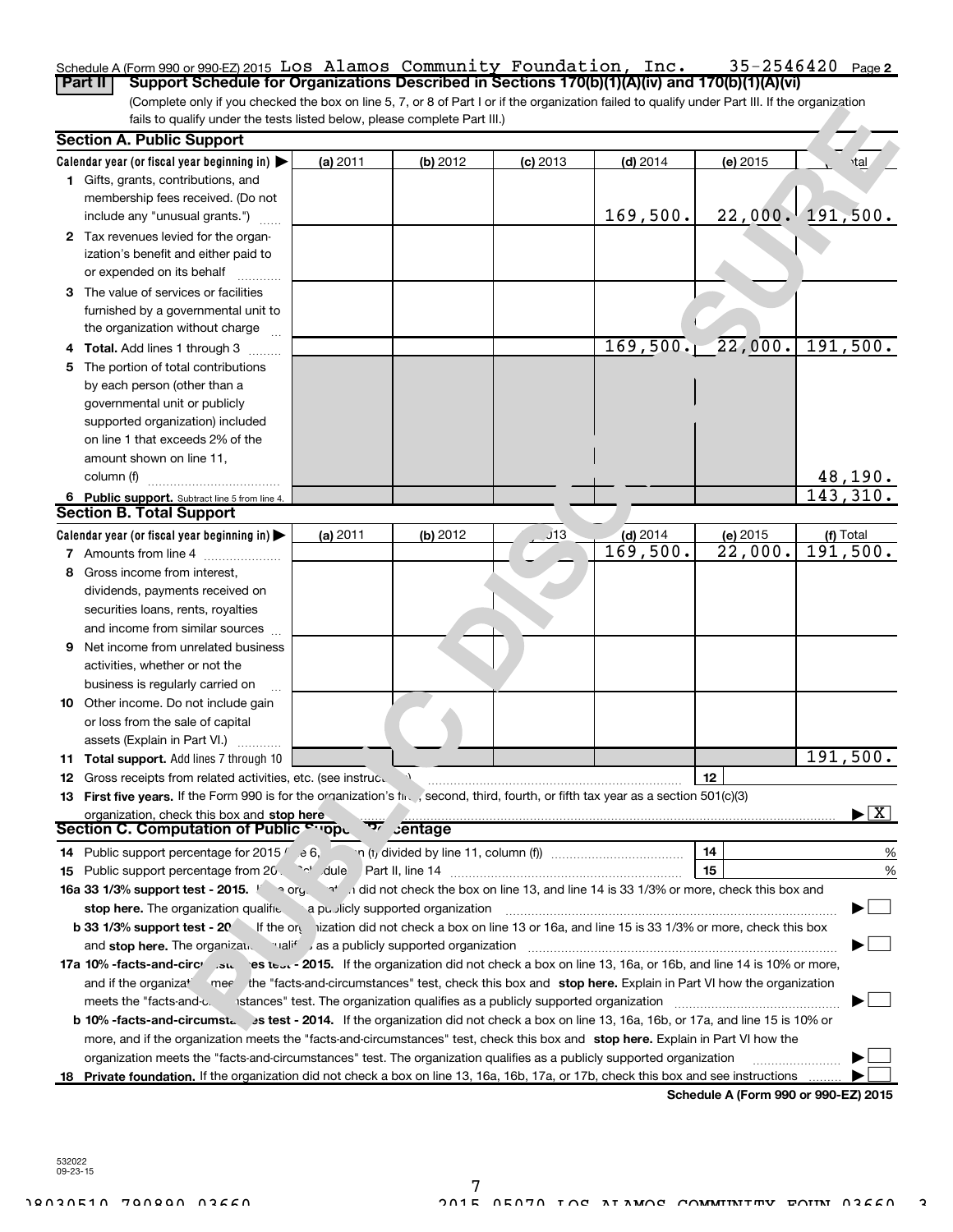#### Schedule A (Form 990 or 990-EZ) 2015 <code>LOS Alamos Community Foundation, lnc.  $35-2546420$  Page</code> Part III | Support Schedule for Organizations Described in Section 509(a)(2) Los Alamos Community Foundation, Inc. 35-2546420

(Complete only if you checked the box on line 9 of Part I or if the organization failed to qualify under Part II. If the organization fails toqualify under the tests listed below, please complete Part II.)

|    | <b>Section A. Public Support</b>                                                                                                                                                                |                                         |           |            |                                                                                                     |          |                                      |
|----|-------------------------------------------------------------------------------------------------------------------------------------------------------------------------------------------------|-----------------------------------------|-----------|------------|-----------------------------------------------------------------------------------------------------|----------|--------------------------------------|
|    | Calendar year (or fiscal year beginning in) $\blacktriangleright$                                                                                                                               | (a) 2011                                | (b) 2012  | $(c)$ 2013 | $(d)$ 2014                                                                                          | (e) 2015 | <b>tal</b>                           |
|    | 1 Gifts, grants, contributions, and                                                                                                                                                             |                                         |           |            |                                                                                                     |          |                                      |
|    | membership fees received. (Do not                                                                                                                                                               |                                         |           |            |                                                                                                     |          |                                      |
|    | include any "unusual grants.")                                                                                                                                                                  |                                         |           |            |                                                                                                     |          |                                      |
|    | <b>2</b> Gross receipts from admissions,<br>merchandise sold or services per-<br>formed, or facilities furnished in<br>any activity that is related to the<br>organization's tax-exempt purpose |                                         |           |            |                                                                                                     |          |                                      |
|    | 3 Gross receipts from activities that                                                                                                                                                           |                                         |           |            |                                                                                                     |          |                                      |
|    | are not an unrelated trade or bus-<br>iness under section 513                                                                                                                                   |                                         |           |            |                                                                                                     |          |                                      |
| 4  | Tax revenues levied for the organ-                                                                                                                                                              |                                         |           |            |                                                                                                     |          |                                      |
|    | ization's benefit and either paid to<br>or expended on its behalf                                                                                                                               |                                         |           |            |                                                                                                     |          |                                      |
|    | 5 The value of services or facilities                                                                                                                                                           |                                         |           |            |                                                                                                     |          |                                      |
|    | furnished by a governmental unit to<br>the organization without charge                                                                                                                          |                                         |           |            |                                                                                                     |          |                                      |
|    | <b>6 Total.</b> Add lines 1 through 5                                                                                                                                                           |                                         |           |            |                                                                                                     |          |                                      |
|    | 7a Amounts included on lines 1, 2, and                                                                                                                                                          |                                         |           |            |                                                                                                     |          |                                      |
|    | 3 received from disqualified persons                                                                                                                                                            |                                         |           |            |                                                                                                     |          |                                      |
|    | <b>b</b> Amounts included on lines 2 and 3 received<br>from other than disqualified persons that<br>exceed the greater of \$5,000 or 1% of the<br>amount on line 13 for the year                |                                         |           |            |                                                                                                     |          |                                      |
|    | c Add lines 7a and 7b                                                                                                                                                                           |                                         |           |            |                                                                                                     |          |                                      |
|    | 8 Public support. (Subtract line 7c from line 6.)                                                                                                                                               |                                         |           |            |                                                                                                     |          |                                      |
|    | <b>Section B. Total Support</b>                                                                                                                                                                 |                                         |           |            |                                                                                                     |          |                                      |
|    | Calendar year (or fiscal year beginning in)                                                                                                                                                     | (a) 2011                                | $(b)$ $($ | c) 2013    | $(d)$ 2014                                                                                          | (e) 2015 | (f) Total                            |
|    | 9 Amounts from line 6                                                                                                                                                                           |                                         |           |            |                                                                                                     |          |                                      |
|    | <b>10a</b> Gross income from interest,<br>dividends, payments received on<br>securities loans, rents, royalties<br>and income from similar sources                                              |                                         |           |            |                                                                                                     |          |                                      |
|    | <b>b</b> Unrelated business taxable income                                                                                                                                                      |                                         |           |            |                                                                                                     |          |                                      |
|    | (less section 511 taxes) from businesses<br>acquired after June 30, 1975                                                                                                                        |                                         |           |            |                                                                                                     |          |                                      |
|    | c Add lines 10a and 10b                                                                                                                                                                         |                                         |           |            |                                                                                                     |          |                                      |
|    | <b>11</b> Net income from unrelated business<br>activities not included in line 10b,<br>whether or not the business is<br>regularly carried on                                                  |                                         |           |            |                                                                                                     |          |                                      |
|    | <b>12</b> Other income. Do not include gain<br>or loss from the sale of capital<br>assets (Explain in Part VI.)                                                                                 |                                         |           |            |                                                                                                     |          |                                      |
|    | 13 Total support. (Add lines 9, 10c, 11, and 12.)                                                                                                                                               |                                         |           |            |                                                                                                     |          |                                      |
|    | 14 First five years. If the Form 30 is for the                                                                                                                                                  |                                         |           |            | organization's first, second, third, fourth, or fifth tax year as a section 501(c)(3) organization, |          |                                      |
|    | check this box and stop here                                                                                                                                                                    |                                         |           |            |                                                                                                     |          |                                      |
|    | Section C. Computa' And                                                                                                                                                                         | <b>Pu.m. Support Percentage</b>         |           |            |                                                                                                     |          |                                      |
|    |                                                                                                                                                                                                 |                                         |           |            |                                                                                                     | 15       | %                                    |
|    | 16 Public support percen.                                                                                                                                                                       | from 2014 Schedule A, Part III, line 15 |           |            |                                                                                                     | 16       | %                                    |
|    | Section D. Computation.                                                                                                                                                                         | <b>Investment Income Percentage</b>     |           |            |                                                                                                     |          |                                      |
|    | 17 Investment income percentage for 2015 (line 10c, column (f) divided by line 13, column (f))                                                                                                  |                                         |           |            |                                                                                                     | 17       | %                                    |
|    | 18 Investment income percentage from 2014 Schedule A, Part III, line 17                                                                                                                         |                                         |           |            |                                                                                                     | 18       | %                                    |
|    | 19a 33 1/3% support tests - 2015. If the organization did not check the box on line 14, and line 15 is more than 33 1/3%, and line 17 is not                                                    |                                         |           |            |                                                                                                     |          |                                      |
|    | more than 33 1/3%, check this box and stop here. The organization qualifies as a publicly supported organization                                                                                |                                         |           |            |                                                                                                     |          |                                      |
|    | b 33 1/3% support tests - 2014. If the organization did not check a box on line 14 or line 19a, and line 16 is more than 33 1/3%, and                                                           |                                         |           |            |                                                                                                     |          |                                      |
|    | line 18 is not more than 33 1/3%, check this box and stop here. The organization qualifies as a publicly supported organization                                                                 |                                         |           |            |                                                                                                     |          |                                      |
| 20 | Private foundation. If the organization did not check a box on line 14, 19a, or 19b, check this box and see instructions                                                                        |                                         |           |            |                                                                                                     |          |                                      |
|    | 532023 09-23-15                                                                                                                                                                                 |                                         |           |            |                                                                                                     |          | Schedule A (Form 990 or 990-EZ) 2015 |

8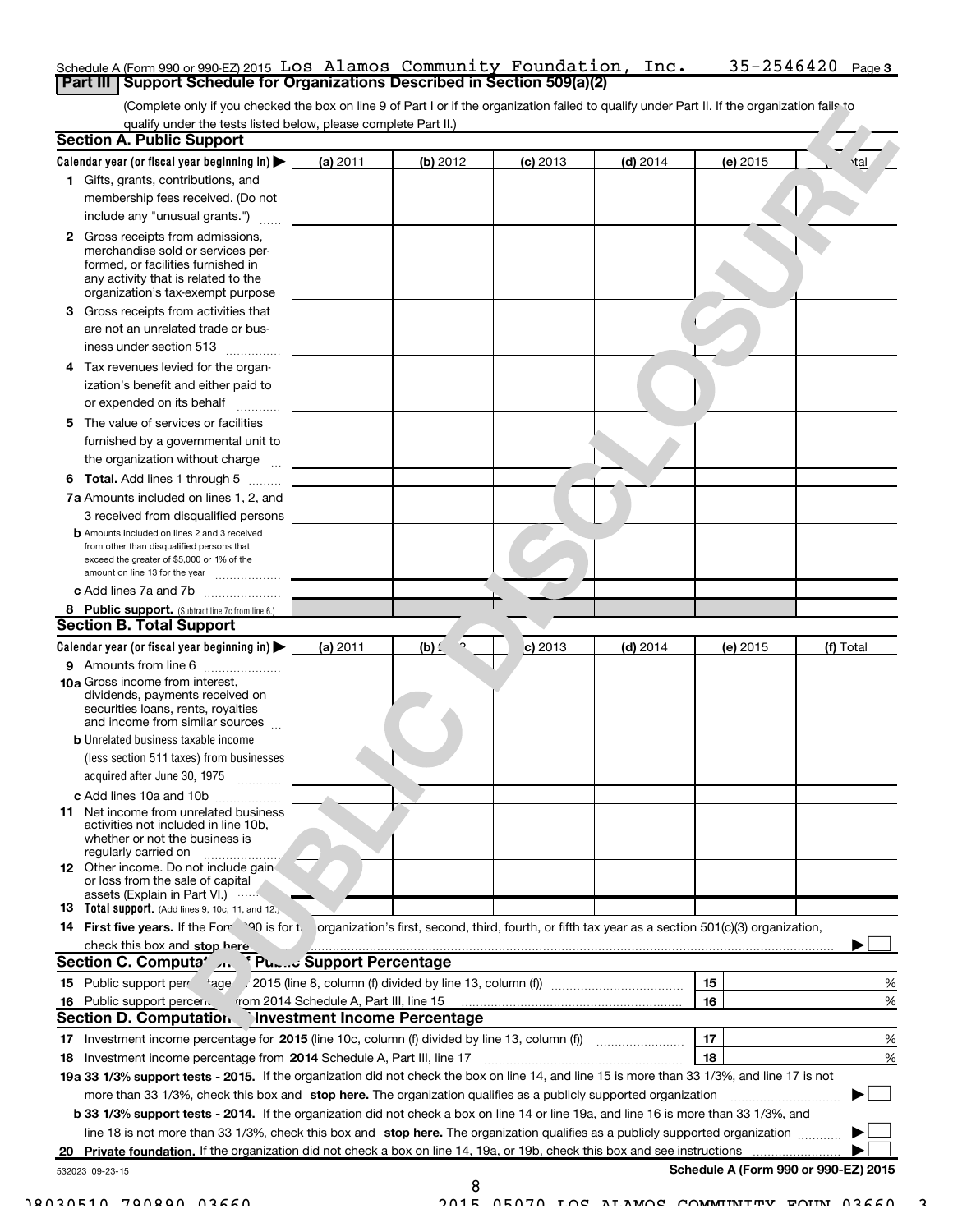|   | Schedule A (Form 990 or 990 EZ) 2015 LOS Alamos Community Foundation, Inc.                                                                                                                                             | $35 - 2546420$  | Page 4                |
|---|------------------------------------------------------------------------------------------------------------------------------------------------------------------------------------------------------------------------|-----------------|-----------------------|
|   | <b>Part IV</b><br><b>Supporting Organizations</b>                                                                                                                                                                      |                 |                       |
|   | (Complete only if you checked a box in line 11 on Part I. If you checked 11a of Part I, complete Sections A                                                                                                            |                 |                       |
|   | and B. If you checked 11b of Part I, complete Sections A and C. If you checked 11c of Part I, complete                                                                                                                 |                 |                       |
|   | Sections A, D, and E. If you checked 11d of Part I, complete Sections A and D, and complete Part V.)                                                                                                                   |                 |                       |
|   | <b>Section A. All Supporting Organizations</b>                                                                                                                                                                         |                 |                       |
|   |                                                                                                                                                                                                                        |                 | $Y_{\epsilon}$<br>.Jo |
| 1 | Are all of the organization's supported organizations listed by name in the organization's governing                                                                                                                   |                 |                       |
|   | documents? If "No" describe in Part VI how the supported organizations are designated. If designated by                                                                                                                |                 |                       |
|   | class or purpose, describe the designation. If historic and continuing relationship, explain.                                                                                                                          |                 |                       |
| 2 | Did the organization have any supported organization that does not have an IRS determination of status                                                                                                                 |                 |                       |
|   | under section 509(a)(1) or (2)? If "Yes," explain in Part VI how the organization determined that the supported                                                                                                        | $\mathbf{2}$    |                       |
|   | organization was described in section 509(a)(1) or (2).<br>3a Did the organization have a supported organization described in section 501(c)(4), (5), or (6)? If "Yes," answ                                           |                 |                       |
|   | (b) and (c) below.                                                                                                                                                                                                     | 3a              |                       |
|   | <b>b</b> Did the organization confirm that each supported organization qualified under section 501(c)(4), (5), or (6) and                                                                                              |                 |                       |
|   | satisfied the public support tests under section 509(a)(2)? If "Yes," describe in Part VI when and ho                                                                                                                  |                 |                       |
|   | organization made the determination.                                                                                                                                                                                   | 3b              |                       |
|   | c Did the organization ensure that all support to such organizations was used exclusively for section 1. $\rightarrow$ 1(2)(B)                                                                                         |                 |                       |
|   | purposes? If "Yes," explain in Part VI what controls the organization put in place to ensure such use.                                                                                                                 | 3 <sub>c</sub>  |                       |
|   | 4a Was any supported organization not organized in the United States ("foreign supported org<br>eration")?                                                                                                             |                 |                       |
|   | "Yes," and if you checked 11a or 11b in Part I, answer (b) and (c) below.                                                                                                                                              | 4a              |                       |
|   | <b>b</b> Did the organization have ultimate control and discretion in deciding whether to make and to the eign                                                                                                         |                 |                       |
|   | supported organization? If "Yes," describe in Part VI how the organization had such<br>ntrol and scretion                                                                                                              |                 |                       |
|   | despite being controlled or supervised by or in connection with its supported organiza.                                                                                                                                | 4b              |                       |
|   | c Did the organization support any foreign supported organization that does not and her support any foreign supported organization that does not                                                                       |                 |                       |
|   | under sections 501(c)(3) and 509(a)(1) or (2)? If "Yes," explain in Part VI what cont contraction used                                                                                                                 |                 |                       |
|   | to ensure that all support to the foreign supported organization was used $\sim$ cluessing for $\sim$ tion 170(c)(2)(B)                                                                                                |                 |                       |
|   | purposes.                                                                                                                                                                                                              | 4c              |                       |
|   | 5a Did the organization add, substitute, or remove any supported organinalized and the tax year? If "Yes."                                                                                                             |                 |                       |
|   | answer (b) and (c) below (if applicable). Also, provide detail in Part , inclu, $\eta$ (i) the names and EIN                                                                                                           |                 |                       |
|   | numbers of the supported organizations added, substituted, or it yed; (ii) t reasons for each such action;                                                                                                             |                 |                       |
|   | (iii) the authority under the organization's organizing document author the nation; and (iv) how the action                                                                                                            | 5a              |                       |
|   | was accomplished (such as by amendment to the organizing document).<br><b>b</b> Type I or Type II only. Was any added or substituted state organization part of a class already                                        |                 |                       |
|   | designated in the organization's organizing document                                                                                                                                                                   | 5b              |                       |
|   | c Substitutions only. Was the substitution the result of<br>event r ond the organization's control?                                                                                                                    | 5 <sub>c</sub>  |                       |
|   | Did the organization provide support (whether in form,<br>is or the provision of services or facilities) to                                                                                                            |                 |                       |
|   | anyone other than (i) its supported organizations, (ii) $\mu$ iduals that are part of the charitable class                                                                                                             |                 |                       |
|   | benefited by one or more of its supported organizations, could other supporting organizations that also                                                                                                                |                 |                       |
|   | support or benefit one or more of the filing<br>nizatior<br>supported organizations? If "Yes," provide detail in                                                                                                       |                 |                       |
|   | Part VI.                                                                                                                                                                                                               | 6               |                       |
| 7 | Did the organization provide a grant Jan.<br>ensation, or other similar payment to a substantial contributor                                                                                                           |                 |                       |
|   | (defined in section 4958(c)(3)(C)), a inem r of a substantial contributor, or a 35% controlled entity with                                                                                                             |                 |                       |
|   | regard to a substantial contribution of the art of Schedule L (Form 990 or 990-EZ).                                                                                                                                    | 7               |                       |
| 8 | Did the organization make a loan to visqualified person (as defined in section 4958) not described in line 7?                                                                                                          |                 |                       |
|   | If "Yes," complete Part I c hedule L 5rm 990 or 990-EZ).                                                                                                                                                               | 8               |                       |
|   | 9a Was the organization control. Fire or indirectly at any time during the tax year by one or more                                                                                                                     |                 |                       |
|   | disqualified persons at a 3d in section 4946 (other than foundation managers and organizations described                                                                                                               |                 |                       |
|   | in section 509(a)(1 $(2)$ )? $/$ "Yes," provide detail in Part VI.                                                                                                                                                     | 9a              |                       |
|   | <b>b</b> Did one or more disquest of persons (as defined in line 9a) hold a controlling interest in any entity in which                                                                                                |                 |                       |
|   | the supporting organizatio. ad an interest? If "Yes," provide detail in Part VI.                                                                                                                                       | 9b              |                       |
|   | c Did a disqualified person (as defined in line 9a) have an ownership interest in, or derive any personal benefit                                                                                                      |                 |                       |
|   | from, assets in which the supporting organization also had an interest? If "Yes," provide detail in Part VI.                                                                                                           | 9с              |                       |
|   | 10a Was the organization subject to the excess business holdings rules of section 4943 because of section<br>4943(f) (regarding certain Type II supporting organizations, and all Type III non-functionally integrated |                 |                       |
|   | supporting organizations)? If "Yes," answer 10b below.                                                                                                                                                                 | 10a             |                       |
|   | <b>b</b> Did the organization have any excess business holdings in the tax year? (Use Schedule C, Form 4720, to                                                                                                        |                 |                       |
|   | determine whether the organization had excess business holdings.)                                                                                                                                                      | 10 <sub>b</sub> |                       |

determine whether the organization had excess business holdings.)

532024 09-23-15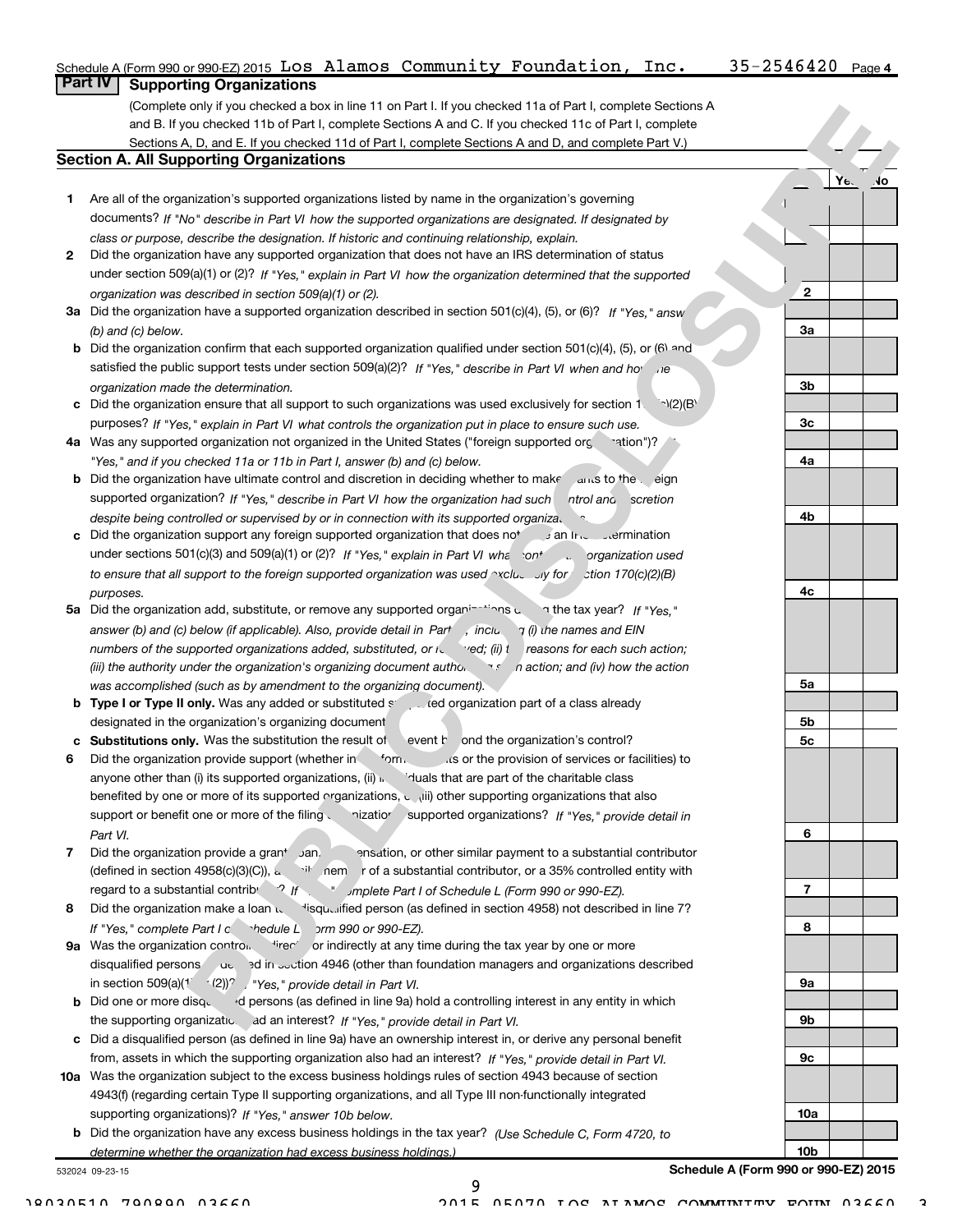| Schedule A (Form 990 or 990-EZ) 2015 $\,$ LOS $\,$ Alamos $\,$ Community $\,$ Foundation , $\,$ Inc $\,$ . |  |  | $35 - 2546420$ Page 5 |  |
|------------------------------------------------------------------------------------------------------------|--|--|-----------------------|--|
| <b>Part IV   Supporting Organizations (continued)</b>                                                      |  |  |                       |  |

|    | supporung Organizations (continued)                                                                                                                                                                                       |                |     |    |
|----|---------------------------------------------------------------------------------------------------------------------------------------------------------------------------------------------------------------------------|----------------|-----|----|
|    |                                                                                                                                                                                                                           |                | Yes | No |
| 11 | Has the organization accepted a gift or contribution from any of the following persons?                                                                                                                                   |                |     |    |
|    | a A person who directly or indirectly controls, either alone or together with persons described in (b) and (c)                                                                                                            |                |     |    |
|    | below, the governing body of a supported organization?                                                                                                                                                                    | 11a            |     |    |
|    | <b>b</b> A family member of a person described in (a) above?                                                                                                                                                              |                |     |    |
|    | c A 35% controlled entity of a person described in (a) or (b) above? If "Yes" to a, b, or c, provide detail in Part VI.                                                                                                   | 11             |     |    |
|    | <b>Section B. Type I Supporting Organizations</b>                                                                                                                                                                         |                |     |    |
|    |                                                                                                                                                                                                                           |                | Yes | No |
| 1  | Did the directors, trustees, or membership of one or more supported organizations have the power to                                                                                                                       |                |     |    |
|    | regularly appoint or elect at least a majority of the organization's directors or trustees at all times during the                                                                                                        |                |     |    |
|    | tax year? If "No," describe in Part VI how the supported organization(s) effectively operated, supervised, or                                                                                                             |                |     |    |
|    | controlled the organization's activities. If the organization had more than one supported organization,                                                                                                                   |                |     |    |
|    | describe how the powers to appoint and/or remove directors or trustees were allocated among the supported                                                                                                                 |                |     |    |
|    | organizations and what conditions or restrictions, if any, applied to such powers during the tax year.                                                                                                                    | 1              |     |    |
| 2  | Did the organization operate for the benefit of any supported organization other than the supported                                                                                                                       |                |     |    |
|    | organization(s) that operated, supervised, or controlled the supporting organization? If "Yes," explain                                                                                                                   |                |     |    |
|    | Part VI how providing such benefit carried out the purposes of the supported organization(s) that ope.<br>৲≁.                                                                                                             |                |     |    |
|    | supervised, or controlled the supporting organization.                                                                                                                                                                    | $\overline{2}$ |     |    |
|    | <b>Section C. Type II Supporting Organizations</b>                                                                                                                                                                        |                |     |    |
|    |                                                                                                                                                                                                                           |                | Yes | No |
| 1  | Were a majority of the organization's directors or trustees during the tax year also a $r^2$ July of the unit of the degree of                                                                                            |                |     |    |
|    | or trustees of each of the organization's supported organization(s)? If "No," describing Part VI<br><b>DW</b> control                                                                                                     |                |     |    |
|    | or management of the supporting organization was vested in the same persons that controlled r<br>nanaged                                                                                                                  |                |     |    |
|    | the supported organization(s).<br><b>Section D. All Type III Supporting Organizations</b>                                                                                                                                 | 1              |     |    |
|    |                                                                                                                                                                                                                           |                | Yes | No |
| 1  | Did the organization provide to each of its supported organizations, by the $\cdot$ + day e fifth month of the                                                                                                            |                |     |    |
|    | organization's tax year, (i) a written notice describing the type and am $\rightarrow$ of $\epsilon$<br>ort provided during the prior tax                                                                                 |                |     |    |
|    | year, (ii) a copy of the Form 990 that was most recently filed as of state notincation, and (iii) copies of the                                                                                                           |                |     |    |
|    | organization's governing documents in effect on the date of not tion, to textent not previously provided?                                                                                                                 | 1              |     |    |
| 2  | Were any of the organization's officers, directors, or trustees either $\sqrt{2}$ and $\sqrt{2}$ ed or elected by the supported                                                                                           |                |     |    |
|    |                                                                                                                                                                                                                           |                |     |    |
|    |                                                                                                                                                                                                                           | 2              |     |    |
| 3  | the organization maintained a close and continuous wor<br>elationship with the supported organization(s).<br>By reason of the relationship described in (2), did the<br><b>anizatic</b><br>supported organizations have a |                |     |    |
|    | and in r scting the use of the organization's<br>significant voice in the organization's investment polic.                                                                                                                |                |     |    |
|    | income or assets at all times during the tax year?                                                                                                                                                                        |                |     |    |
|    | Ves,<br>be in Part VI the role the organization's                                                                                                                                                                         | З              |     |    |
|    | supported organizations played in this regard.<br>Section E. Type III Functionally-Integrated Supp. ding Organizations                                                                                                    |                |     |    |
| 1  |                                                                                                                                                                                                                           |                |     |    |
| a  | Check the box next to the method that the contraction sed to satisfy the Integral Part Test during the year (see instructions):<br>The organization satisfied the Ar<br>ਂes ੀ ਹ<br>mplete line 2 below.                   |                |     |    |
| b  | The organization is the parent car<br>`s supported organizations. Complete line 3 below.                                                                                                                                  |                |     |    |
| c  | The organization supported vielding entity. Describe in Part VI how you supported a government entity (see instructions).                                                                                                 |                |     |    |
| 2  | Activities Test. Answer (a) and selow.                                                                                                                                                                                    |                | Yes | No |
| а  | Did substantially all of the organiza<br>'s activities during the tax year directly further the exempt purposes of                                                                                                        |                |     |    |
|    | the supported organizatic \to which e organization was responsive? If "Yes," then in Part VI identify                                                                                                                     |                |     |    |
|    | those supported organizations<br>how these activities directly furthered their exempt purposes,<br>__ <i>in</i>                                                                                                           |                |     |    |
|    | how the organizatior as verticle to those supported organizations, and how the organization determined                                                                                                                    |                |     |    |
|    | `nsti' ed substantially all of its activities.<br>that these activitie                                                                                                                                                    | 2a             |     |    |
| b  | I in (a) constitute activities that, but for the organization's involvement, one or more<br>Did the activities desu                                                                                                       |                |     |    |
|    | of the organization's supper differential organization(s) would have been engaged in? If "Yes," explain in Part VI the                                                                                                    |                |     |    |
|    | reasons for the organization's position that its supported organization(s) would have engaged in these                                                                                                                    |                |     |    |
|    | activities but for the organization's involvement.                                                                                                                                                                        | 2b             |     |    |
|    |                                                                                                                                                                                                                           |                |     |    |

3 Parent of Supported Organizations. Answer (a) and (b) below.

a Did the organization have the power to regularly appoint or elect a majority of the officers, directors, or trustees of each of the supported organizations? Provide details in Part VI.

b Did the organization exercise a substantial degree of direction over the policies, programs, and activities of eachof its supported organizations? If "Yes," describe in Part VI the role played by the organization in this regard.

532025 09-23-15

Schedule A (Form 990 or 990-EZ) 2015

3a

3b

10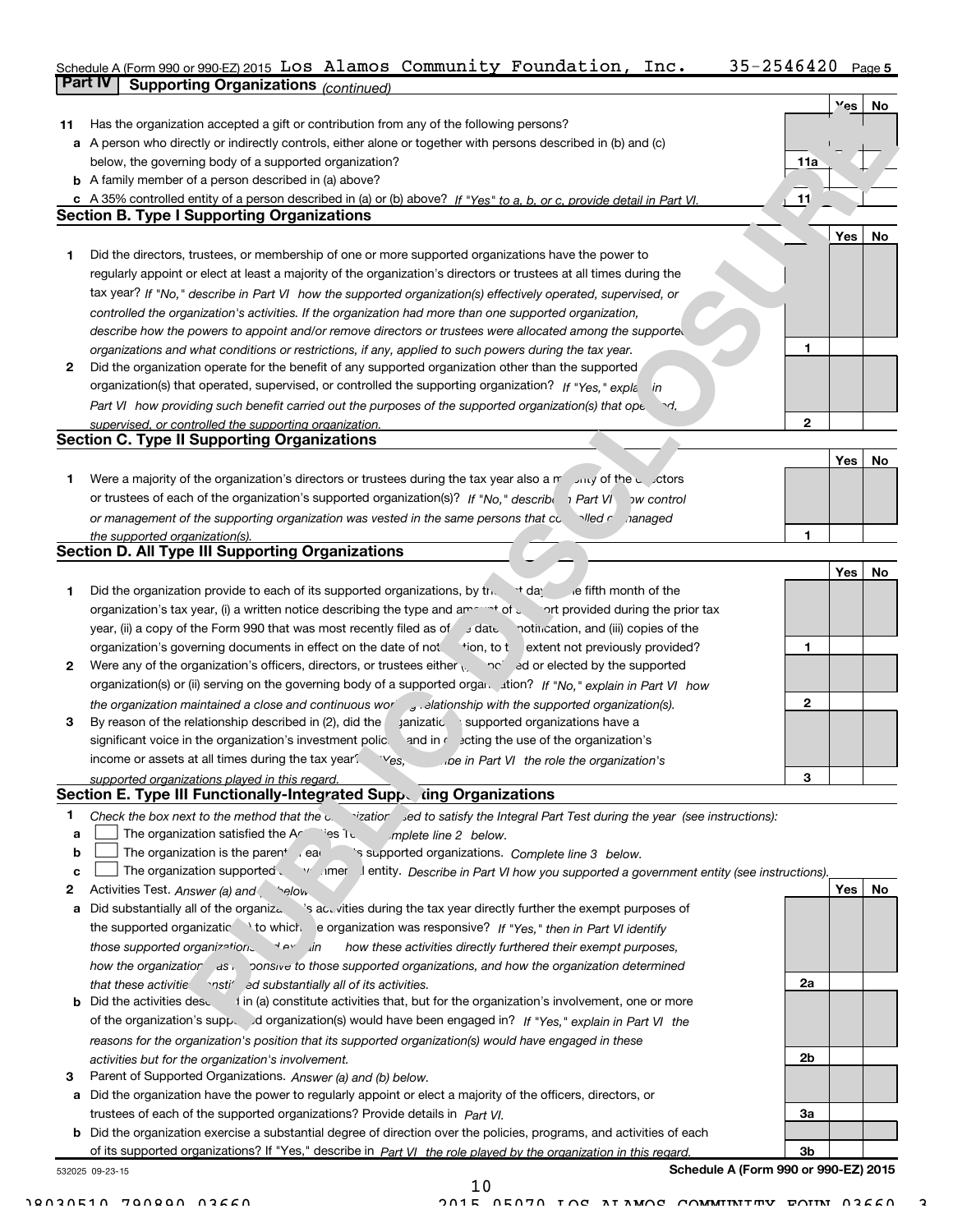|                | Schedule A (Form 990 or 990-EZ) 2015 LOS Alamos Community Foundation, Inc.                                                    |                |                  | 35-2546420<br>Page 6           |  |  |  |  |
|----------------|-------------------------------------------------------------------------------------------------------------------------------|----------------|------------------|--------------------------------|--|--|--|--|
|                | <b>Part V</b><br>Type III Non-Functionally Integrated 509(a)(3) Supporting Organizations                                      |                |                  |                                |  |  |  |  |
| 1.             | Check here if the organization satisfied the Integral Part Test as a qualifying trust on Nov. 20, 1970. See instructions. All |                |                  |                                |  |  |  |  |
|                | other Type III non-functionally integrated supporting organizations must complete Sections A through E.                       |                |                  |                                |  |  |  |  |
|                | <b>Section A - Adjusted Net Income</b>                                                                                        |                | (A) Prior Year   | (B) Cur<br>√t Yr<br>(optic     |  |  |  |  |
| 1              | Net short-term capital gain                                                                                                   | 1              |                  |                                |  |  |  |  |
| 2              | Recoveries of prior-year distributions                                                                                        | $\overline{2}$ |                  |                                |  |  |  |  |
| 3              | Other gross income (see instructions)                                                                                         | 3              |                  |                                |  |  |  |  |
| 4              | Add lines 1 through 3                                                                                                         | 4              |                  |                                |  |  |  |  |
| 5              | Depreciation and depletion                                                                                                    | 5              |                  |                                |  |  |  |  |
| 6              | Portion of operating expenses paid or incurred for production or                                                              |                |                  |                                |  |  |  |  |
|                | collection of gross income or for management, conservation, or                                                                |                |                  |                                |  |  |  |  |
|                | maintenance of property held for production of income (see instructions)                                                      | 6              |                  |                                |  |  |  |  |
| 7              | Other expenses (see instructions)                                                                                             | $\overline{7}$ |                  |                                |  |  |  |  |
| 8              | Adjusted Net Income (subtract lines 5, 6 and 7 from line 4)                                                                   | 8              |                  |                                |  |  |  |  |
|                | <b>Section B - Minimum Asset Amount</b>                                                                                       |                | (A)<br>rior Yea. | (B) Current Year<br>(optional) |  |  |  |  |
| 1              | Aggregate fair market value of all non-exempt-use assets (see                                                                 |                |                  |                                |  |  |  |  |
|                | instructions for short tax year or assets held for part of year):                                                             |                |                  |                                |  |  |  |  |
|                | <b>a</b> Average monthly value of securities                                                                                  | 1a             |                  |                                |  |  |  |  |
|                | <b>b</b> Average monthly cash balances                                                                                        | 1b             |                  |                                |  |  |  |  |
|                | c Fair market value of other non-exempt-use assets                                                                            |                |                  |                                |  |  |  |  |
|                | d Total (add lines 1a, 1b, and 1c)                                                                                            | 1.             |                  |                                |  |  |  |  |
|                | <b>e</b> Discount claimed for blockage or other                                                                               |                |                  |                                |  |  |  |  |
|                | factors (explain in detail in <b>Part VI</b> ):                                                                               |                |                  |                                |  |  |  |  |
| 2              | Acquisition indebtedness applicable to non-exempt-use assets                                                                  |                |                  |                                |  |  |  |  |
| 3              | Subtract line 2 from line 1d                                                                                                  | 3              |                  |                                |  |  |  |  |
| 4              | Cash deemed held for exempt use. Enter 1-1/2% of line 3 (for greater amo.                                                     |                |                  |                                |  |  |  |  |
|                | see instructions).                                                                                                            | 4              |                  |                                |  |  |  |  |
| 5              | Net value of non-exempt-use assets (subtract line 4 from line 3)                                                              | 5              |                  |                                |  |  |  |  |
| 6              | Multiply line 5 by .035                                                                                                       | 6              |                  |                                |  |  |  |  |
| $\overline{7}$ | Recoveries of prior-year distributions                                                                                        | $\overline{7}$ |                  |                                |  |  |  |  |
| 8              | Minimum Asset Amount (add line 7 to line 6)                                                                                   | 8              |                  |                                |  |  |  |  |
|                | <b>Section C - Distributable Amount</b>                                                                                       |                |                  | <b>Current Year</b>            |  |  |  |  |
| 1.             | Adjusted net income for prior year (from Section A, lind<br>Colum<br>$\lambda$                                                | $\mathbf{1}$   |                  |                                |  |  |  |  |
| $\mathbf{2}$   | Enter 85% of line 1                                                                                                           | $\overline{2}$ |                  |                                |  |  |  |  |
| 3              | Minimum asset amount for prior year (from Section b,<br>8, Column A)                                                          | З              |                  |                                |  |  |  |  |
| 4              | Enter greater of line 2 or line 3                                                                                             | 4              |                  |                                |  |  |  |  |
| 5              | Income tax imposed in prior year                                                                                              | 5              |                  |                                |  |  |  |  |
| 6              | Distributable Amount. Subtract line F<br>n line.<br>ass subject to                                                            |                |                  |                                |  |  |  |  |
|                | emergency temporary reduction (se nstr<br>٦)                                                                                  | 6              |                  |                                |  |  |  |  |

7 Check here if the current yed the organization's first as a non-functionally-integrated Type III supporting organization (see instructions).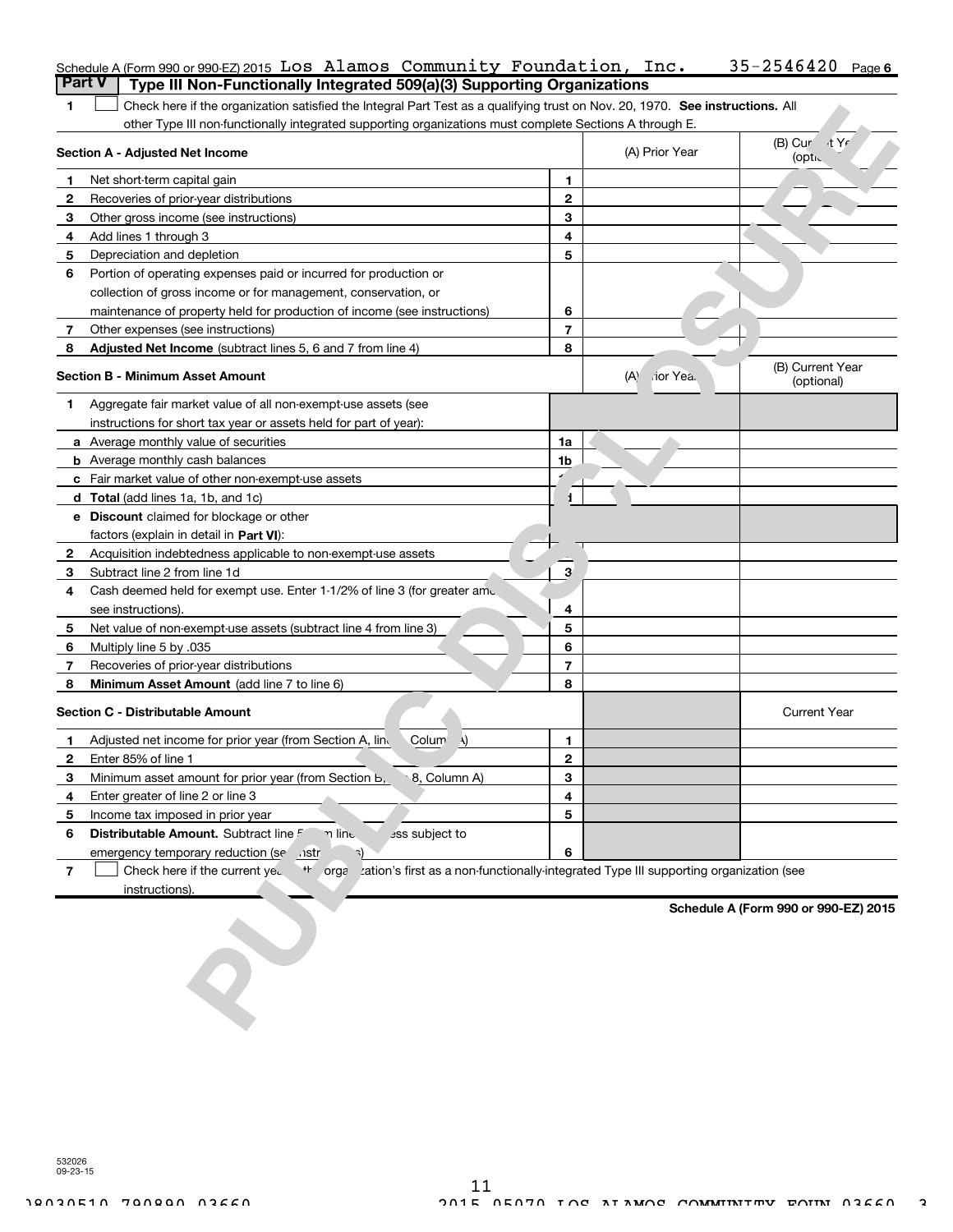### $35 - 2546420$  Page 7 Schedule A (Form 990 or 990-EZ) 2015  $\,$  LOS  $\,$  Alamos  $\,$  Community  $\,$  Foundation,  $\,$  Inc.  $\,$   $\,$   $\,$  35-2546420  $\,$   $\,$   $_{\rm Page}$

| <b>Part V</b> | Type III Non-Functionally Integrated 509(a)(3) Supporting Organizations (continued)        |                             |                                                    |                                         |
|---------------|--------------------------------------------------------------------------------------------|-----------------------------|----------------------------------------------------|-----------------------------------------|
|               | Section D - Distributions                                                                  |                             |                                                    | Current Y∩ar                            |
| 1             | Amounts paid to supported organizations to accomplish exempt purposes                      |                             |                                                    |                                         |
| 2             | Amounts paid to perform activity that directly furthers exempt purposes of supported       |                             |                                                    |                                         |
|               | organizations, in excess of income from activity                                           |                             |                                                    |                                         |
| 3             | Administrative expenses paid to accomplish exempt purposes of supported organizations      |                             |                                                    |                                         |
| 4             | Amounts paid to acquire exempt-use assets                                                  |                             |                                                    |                                         |
| 5             | Qualified set-aside amounts (prior IRS approval required)                                  |                             |                                                    |                                         |
| 6             | Other distributions (describe in Part VI). See instructions.                               |                             |                                                    |                                         |
| 7             | <b>Total annual distributions.</b> Add lines 1 through 6.                                  |                             |                                                    |                                         |
| 8             | Distributions to attentive supported organizations to which the organization is responsive |                             |                                                    |                                         |
|               | (provide details in Part VI). See instructions.                                            |                             |                                                    |                                         |
| 9             | Distributable amount for 2015 from Section C, line 6                                       |                             |                                                    |                                         |
| 10            | Line 8 amount divided by Line 9 amount                                                     |                             |                                                    |                                         |
|               |                                                                                            | (i)                         | (i)                                                | (iii)                                   |
|               | Section E - Distribution Allocations (see instructions)                                    | <b>Excess Distributions</b> | Underr <sup>'</sup><br>$\sim 100$<br>٦S<br>F ⊬2015 | <b>Distributable</b><br>Amount for 2015 |
|               |                                                                                            |                             |                                                    |                                         |
| 1             | Distributable amount for 2015 from Section C, line 6                                       |                             |                                                    |                                         |
| 2             | Underdistributions, if any, for years prior to 2015                                        |                             |                                                    |                                         |
|               | (reasonable cause required-see instructions)                                               |                             |                                                    |                                         |
| 3             | Excess distributions carryover, if any, to 2015:                                           |                             |                                                    |                                         |
| a             |                                                                                            |                             |                                                    |                                         |
| b             |                                                                                            |                             |                                                    |                                         |
| c             |                                                                                            |                             |                                                    |                                         |
|               | <b>d</b> From 2013                                                                         |                             |                                                    |                                         |
|               | e From 2014                                                                                |                             |                                                    |                                         |
|               | f Total of lines 3a through e                                                              |                             |                                                    |                                         |
|               | g Applied to underdistributions of prior years                                             |                             |                                                    |                                         |
|               | <b>h</b> Applied to 2015 distributable amount                                              |                             |                                                    |                                         |
| j.            | Carryover from 2010 not applied (see instructions)                                         |                             |                                                    |                                         |
|               | Remainder. Subtract lines 3g, 3h, and 3i from 3f.                                          |                             |                                                    |                                         |
| 4             | Distributions for 2015 from Section D,                                                     |                             |                                                    |                                         |
|               | line $7:$<br>\$                                                                            |                             |                                                    |                                         |
|               | a Applied to underdistributions of prior years                                             |                             |                                                    |                                         |
|               | <b>b</b> Applied to 2015 distributable amount                                              |                             |                                                    |                                         |
|               | c Remainder. Subtract lines 4a and 4b from 4.                                              |                             |                                                    |                                         |
| 5             | if<br>Remaining underdistributions for years prior to 2                                    |                             |                                                    |                                         |
|               | any. Subtract lines 3g and 4a from line 2 (if amount                                       |                             |                                                    |                                         |
|               | greater than zero, see instructions).                                                      |                             |                                                    |                                         |
| 6             | Remaining underdistributions for 2015. Sup<br>* lines                                      |                             |                                                    |                                         |
|               | and 4b from line 1 (if amount greater the<br>$zero,$ .                                     |                             |                                                    |                                         |
|               | instructions).                                                                             |                             |                                                    |                                         |
| 7             | Excess distributions carryover to<br><sup>1</sup> Add es 3j                                |                             |                                                    |                                         |
|               | and 4c.                                                                                    |                             |                                                    |                                         |
| 8             | Breakdown of line 7:                                                                       |                             |                                                    |                                         |
| a             |                                                                                            |                             |                                                    |                                         |
| b             |                                                                                            |                             |                                                    |                                         |
|               | c Excess from 2013                                                                         |                             |                                                    |                                         |
|               | d Excess from 2014                                                                         |                             |                                                    |                                         |
|               | e Excess from 2015                                                                         |                             |                                                    |                                         |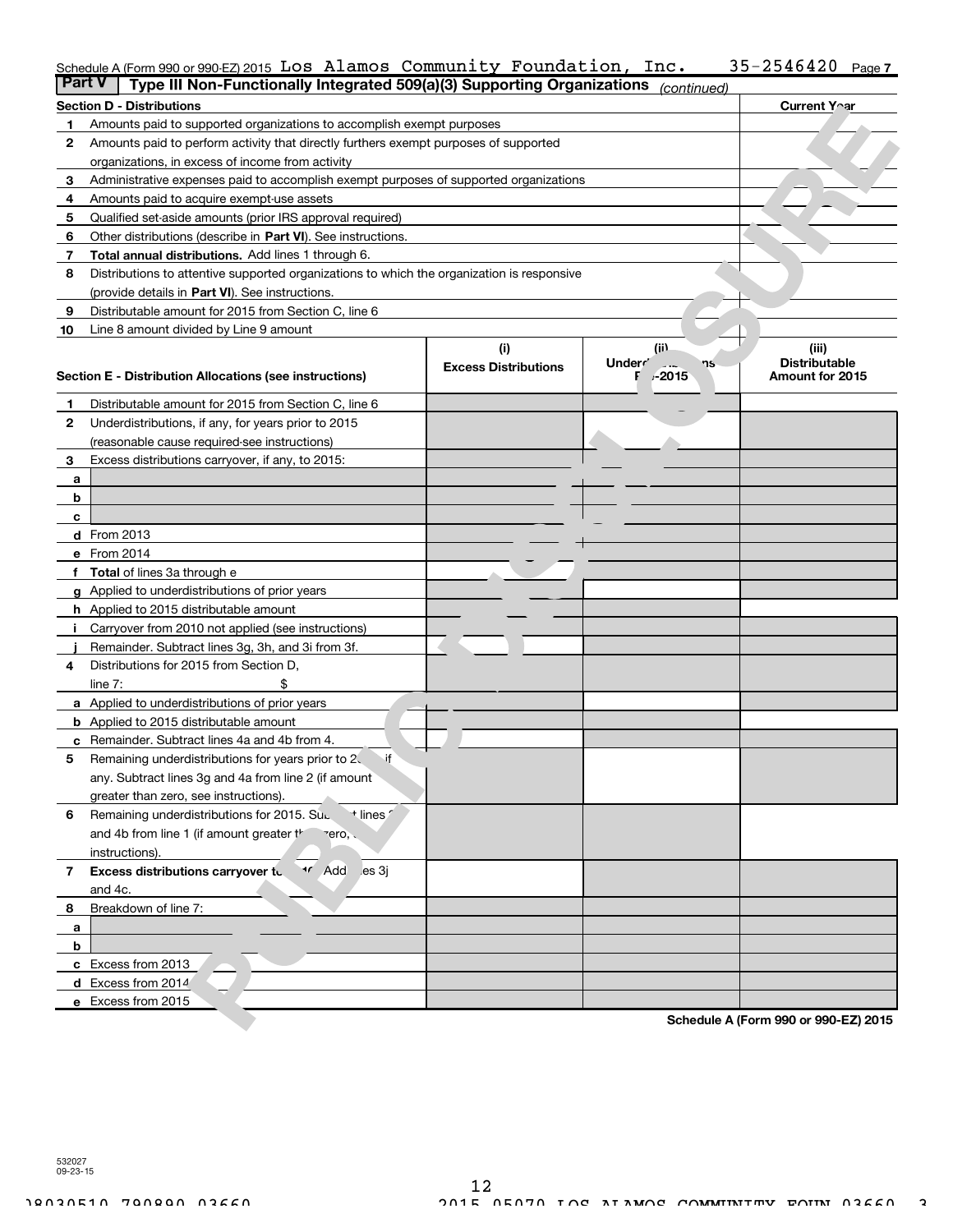|                | Schedule A (Form 990 or 990-EZ) 2015 LOS Alamos Community Foundation, Inc. |                     |  |                                                                                                                                                                                                                                                                                                                                                                                                                                                                                                                                                                  |  |  |  |  | $35 - 2546420$ Page 8 |  |
|----------------|----------------------------------------------------------------------------|---------------------|--|------------------------------------------------------------------------------------------------------------------------------------------------------------------------------------------------------------------------------------------------------------------------------------------------------------------------------------------------------------------------------------------------------------------------------------------------------------------------------------------------------------------------------------------------------------------|--|--|--|--|-----------------------|--|
| <b>Part VI</b> |                                                                            |                     |  | Supplemental Information. Provide the explanations required by Part II, line 10; Part II, line 17a or 17b; Part III, line 12;<br>Part IV, Section A, lines 1, 2, 3b, 3c, 4b, 4c, 5a, 6, 9a, 9b, 9c, 11a, 11b, and 11c; Part IV, Section B, lines 1 and 2; Part IV, Section C,<br>line 1; Part IV, Section D, lines 2 and 3; Part IV, Section E, lines 1c, 2a, 2b, 3a and 3b; Part V, line 1; Part V, Section B, line 1e; P V,<br>Section D, lines 5, 6, and 8; and Part V, Section E, lines 2, 5, and 6. Also complete this part for any additional information. |  |  |  |  |                       |  |
|                | Schedule A Part II                                                         | (See instructions.) |  |                                                                                                                                                                                                                                                                                                                                                                                                                                                                                                                                                                  |  |  |  |  |                       |  |
|                |                                                                            |                     |  |                                                                                                                                                                                                                                                                                                                                                                                                                                                                                                                                                                  |  |  |  |  |                       |  |
|                | The Foundation is changing its accounting period from a calendar year      |                     |  |                                                                                                                                                                                                                                                                                                                                                                                                                                                                                                                                                                  |  |  |  |  |                       |  |
|                | ending December 31, to a fiscal year ending June 30. The current year      |                     |  |                                                                                                                                                                                                                                                                                                                                                                                                                                                                                                                                                                  |  |  |  |  |                       |  |
|                | tax return is for the short year January 1, 2016 to June 30, 2016.         |                     |  |                                                                                                                                                                                                                                                                                                                                                                                                                                                                                                                                                                  |  |  |  |  |                       |  |
|                |                                                                            |                     |  |                                                                                                                                                                                                                                                                                                                                                                                                                                                                                                                                                                  |  |  |  |  |                       |  |
|                |                                                                            |                     |  |                                                                                                                                                                                                                                                                                                                                                                                                                                                                                                                                                                  |  |  |  |  |                       |  |
|                |                                                                            |                     |  |                                                                                                                                                                                                                                                                                                                                                                                                                                                                                                                                                                  |  |  |  |  |                       |  |
|                |                                                                            |                     |  |                                                                                                                                                                                                                                                                                                                                                                                                                                                                                                                                                                  |  |  |  |  |                       |  |
|                |                                                                            |                     |  |                                                                                                                                                                                                                                                                                                                                                                                                                                                                                                                                                                  |  |  |  |  |                       |  |
|                |                                                                            |                     |  |                                                                                                                                                                                                                                                                                                                                                                                                                                                                                                                                                                  |  |  |  |  |                       |  |
|                |                                                                            |                     |  |                                                                                                                                                                                                                                                                                                                                                                                                                                                                                                                                                                  |  |  |  |  |                       |  |
|                |                                                                            |                     |  |                                                                                                                                                                                                                                                                                                                                                                                                                                                                                                                                                                  |  |  |  |  |                       |  |
|                |                                                                            |                     |  |                                                                                                                                                                                                                                                                                                                                                                                                                                                                                                                                                                  |  |  |  |  |                       |  |
|                |                                                                            |                     |  |                                                                                                                                                                                                                                                                                                                                                                                                                                                                                                                                                                  |  |  |  |  |                       |  |
|                |                                                                            |                     |  |                                                                                                                                                                                                                                                                                                                                                                                                                                                                                                                                                                  |  |  |  |  |                       |  |
|                |                                                                            |                     |  |                                                                                                                                                                                                                                                                                                                                                                                                                                                                                                                                                                  |  |  |  |  |                       |  |
|                |                                                                            |                     |  |                                                                                                                                                                                                                                                                                                                                                                                                                                                                                                                                                                  |  |  |  |  |                       |  |
|                |                                                                            |                     |  |                                                                                                                                                                                                                                                                                                                                                                                                                                                                                                                                                                  |  |  |  |  |                       |  |
|                |                                                                            |                     |  |                                                                                                                                                                                                                                                                                                                                                                                                                                                                                                                                                                  |  |  |  |  |                       |  |
|                |                                                                            |                     |  |                                                                                                                                                                                                                                                                                                                                                                                                                                                                                                                                                                  |  |  |  |  |                       |  |
|                |                                                                            |                     |  |                                                                                                                                                                                                                                                                                                                                                                                                                                                                                                                                                                  |  |  |  |  |                       |  |
|                |                                                                            |                     |  |                                                                                                                                                                                                                                                                                                                                                                                                                                                                                                                                                                  |  |  |  |  |                       |  |
|                |                                                                            |                     |  |                                                                                                                                                                                                                                                                                                                                                                                                                                                                                                                                                                  |  |  |  |  |                       |  |
|                |                                                                            |                     |  |                                                                                                                                                                                                                                                                                                                                                                                                                                                                                                                                                                  |  |  |  |  |                       |  |
|                |                                                                            |                     |  |                                                                                                                                                                                                                                                                                                                                                                                                                                                                                                                                                                  |  |  |  |  |                       |  |
|                |                                                                            |                     |  |                                                                                                                                                                                                                                                                                                                                                                                                                                                                                                                                                                  |  |  |  |  |                       |  |
|                |                                                                            |                     |  |                                                                                                                                                                                                                                                                                                                                                                                                                                                                                                                                                                  |  |  |  |  |                       |  |
|                |                                                                            |                     |  |                                                                                                                                                                                                                                                                                                                                                                                                                                                                                                                                                                  |  |  |  |  |                       |  |
|                |                                                                            |                     |  |                                                                                                                                                                                                                                                                                                                                                                                                                                                                                                                                                                  |  |  |  |  |                       |  |

532028 09-23-15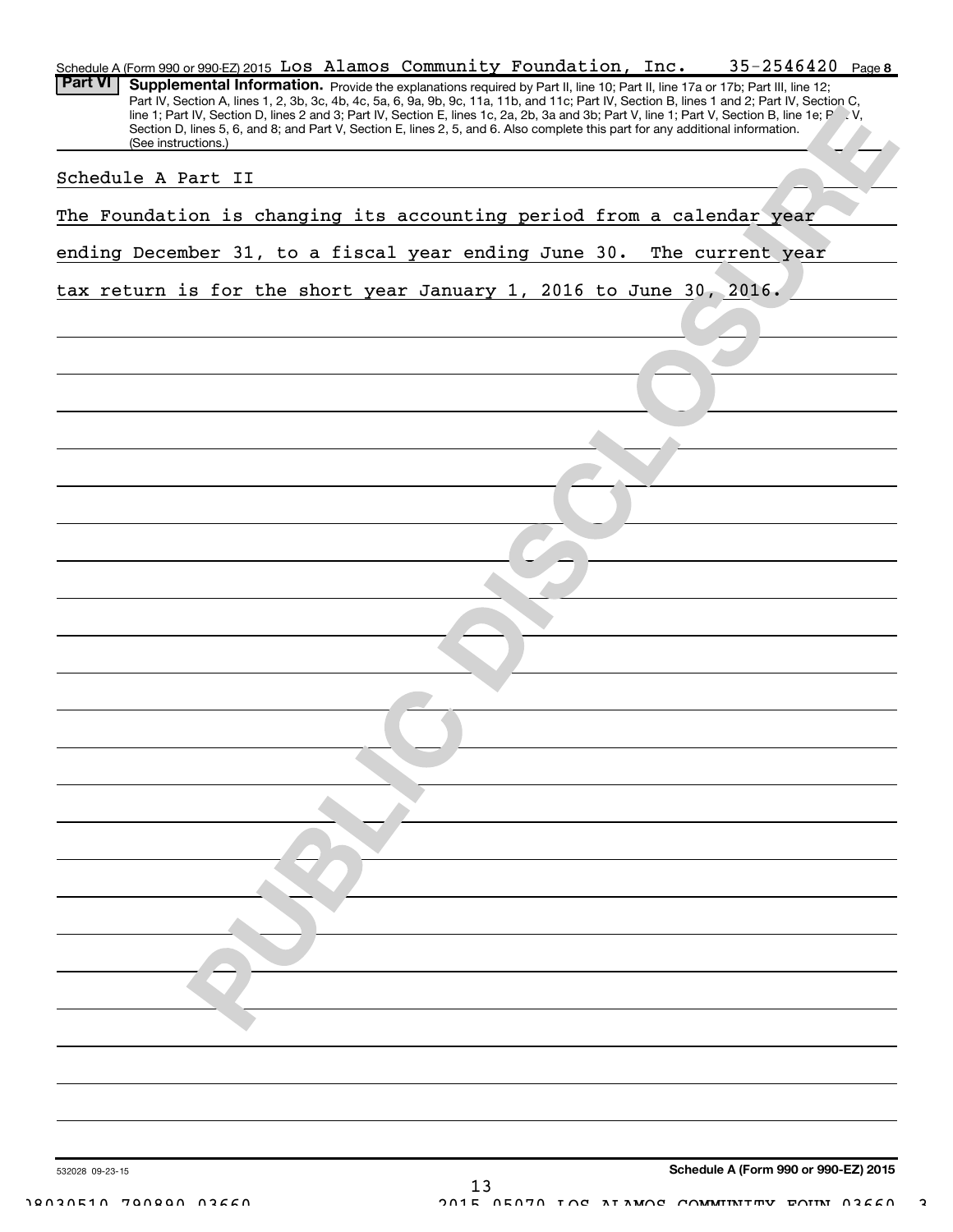| Supplemental Information to Form 990 or 990-EZ<br><b>SCHEDULE O</b><br>Complete to provide information for responses to specific questions on<br>(Form 990 or 990-EZ)<br>Form 990 or 990-EZ or to provide any additional information.<br>Attach to Form 990 or 990-EZ.<br>Department of the Treasury<br>Information about Schedule O (Form 990 or 990-EZ) and its instructions is at www.irs.gov/form990.<br>Internal Revenue Service |              | OMB No. 1545-0047<br>Open to Public<br>n <i>c</i> nspe |
|---------------------------------------------------------------------------------------------------------------------------------------------------------------------------------------------------------------------------------------------------------------------------------------------------------------------------------------------------------------------------------------------------------------------------------------|--------------|--------------------------------------------------------|
| Name of the organization<br>Los Alamos Community Foundation, Inc.                                                                                                                                                                                                                                                                                                                                                                     |              | Employer identific on r .nber<br>35-2546420            |
| Form 990-EZ, Part I, Line 10, Grants and Allocations:                                                                                                                                                                                                                                                                                                                                                                                 |              |                                                        |
| Form 990-EZ, Part I, Line 16, Other Expenses:                                                                                                                                                                                                                                                                                                                                                                                         |              |                                                        |
| Description of Other Expenses:                                                                                                                                                                                                                                                                                                                                                                                                        |              | Amount:                                                |
| Dues and subscriptions                                                                                                                                                                                                                                                                                                                                                                                                                |              | 1,615.                                                 |
| Postage and supplies                                                                                                                                                                                                                                                                                                                                                                                                                  |              | 391.                                                   |
| Other expenses                                                                                                                                                                                                                                                                                                                                                                                                                        |              | 289.                                                   |
| Insurance                                                                                                                                                                                                                                                                                                                                                                                                                             |              | 2, 293.                                                |
| Advertising expenses                                                                                                                                                                                                                                                                                                                                                                                                                  |              | 178.                                                   |
| Total to Form 990-EZ, line 16                                                                                                                                                                                                                                                                                                                                                                                                         |              | 4,766.                                                 |
|                                                                                                                                                                                                                                                                                                                                                                                                                                       |              |                                                        |
| Form 990-EZ, Part I, Line 20, Changes in Net Assets:                                                                                                                                                                                                                                                                                                                                                                                  |              |                                                        |
| Changes in Net Assets or Fund Balances:                                                                                                                                                                                                                                                                                                                                                                                               |              | Amount :                                               |
| Net change in bad debts                                                                                                                                                                                                                                                                                                                                                                                                               |              | 800.                                                   |
| Donated use of facilities, included as contribution on                                                                                                                                                                                                                                                                                                                                                                                |              |                                                        |
| financial statements                                                                                                                                                                                                                                                                                                                                                                                                                  |              | 5,423.                                                 |
| Donated use of facilities, included as rent expense on                                                                                                                                                                                                                                                                                                                                                                                |              |                                                        |
| financial statements                                                                                                                                                                                                                                                                                                                                                                                                                  |              | $-5,423.$                                              |
| Total to Form 990-EZ, line 20                                                                                                                                                                                                                                                                                                                                                                                                         |              | 800.                                                   |
|                                                                                                                                                                                                                                                                                                                                                                                                                                       |              |                                                        |
| Form 990-EZ, Part II, Line 24, Other Assets:                                                                                                                                                                                                                                                                                                                                                                                          |              |                                                        |
| Description                                                                                                                                                                                                                                                                                                                                                                                                                           | Beg. of Year | End of Year                                            |
| Prepaid expenses                                                                                                                                                                                                                                                                                                                                                                                                                      |              | 0.<br>1,506.                                           |
| Current pledges (less allowance)                                                                                                                                                                                                                                                                                                                                                                                                      | 21,600.      | 14,400.                                                |
| Long-term pledges (multi-year)                                                                                                                                                                                                                                                                                                                                                                                                        | 110,000.     | 116, 200.                                              |
| Total to Form 990-EZ, line 24                                                                                                                                                                                                                                                                                                                                                                                                         | 131,600.     | 132, 106.                                              |
| LHA For Paperwork Reduction Act Notice, see the Instructions for Form 990 or 990-EZ.<br>532211<br>09-02-15                                                                                                                                                                                                                                                                                                                            |              | Schedule O (Form 990 or 990-EZ) (2015)                 |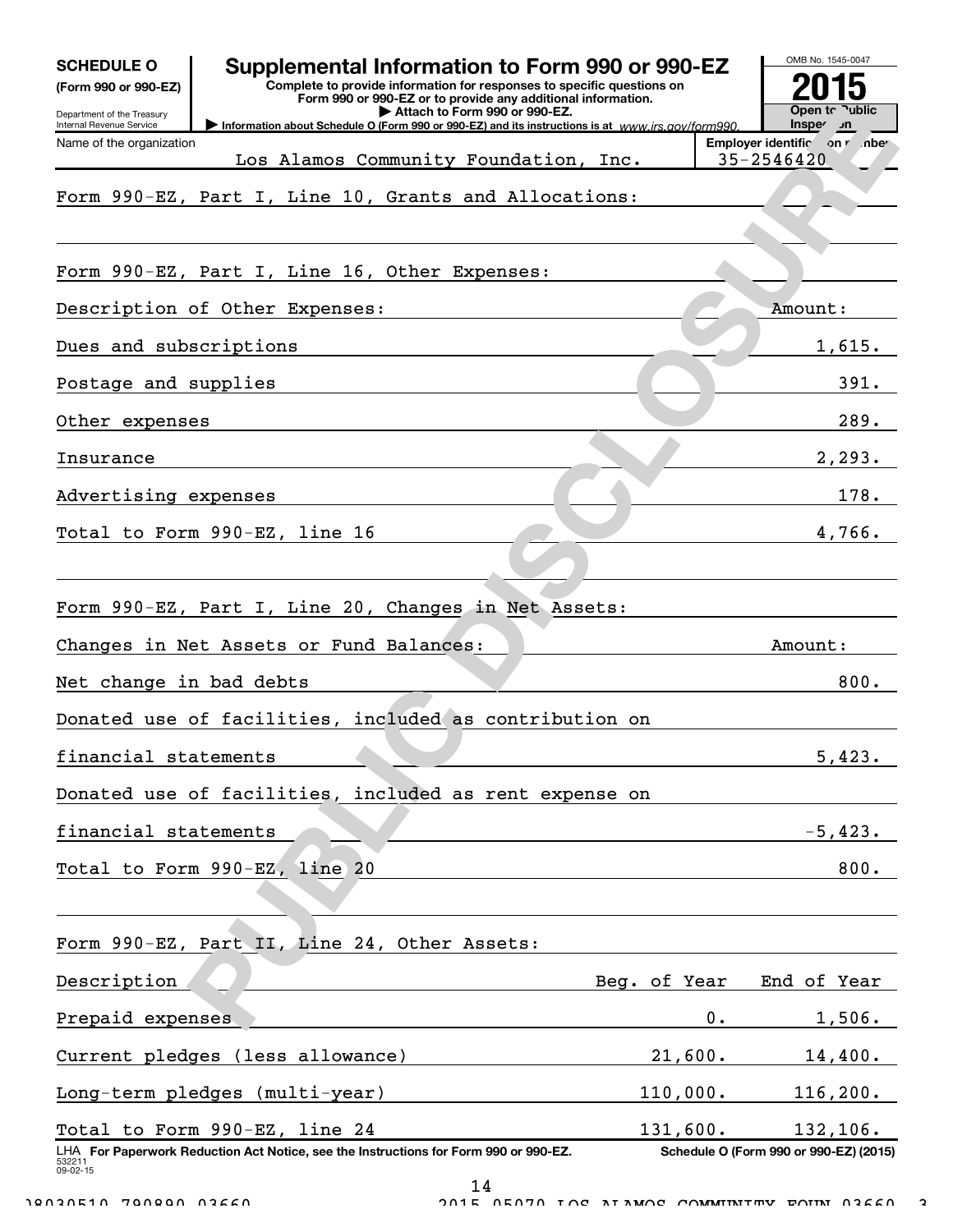# Department of the Treasury

Internal Revenue Service Name of the organization

## SCHEDULE 0 | Supplemental Information to Form 990 or 990-EZ

Information about Schedule O (Form 990 or 990-EZ) and its instructions is at www.irs.gov/form990. Complete to provide information for responses to specific questions on Form 990 or 990-EZ or to provide any additional information. | Attach to Form 990 or 990-EZ.



Los Alamos Community Foundation, Inc. | 35-2546420

Form 990-EZ, Part III, Primary Exempt Purpose - The Los Alamos Community

Foundation, organized as a IRS-registered community foundation, will

have the following focus:

1)To facilitate and promote local philanthropy by Los Alamos residents

and those with strong connections to Los Alamos County

2)To highlight unmet needs and donation opportunities within Los Alamos

County

3)To meet those needs through financial and organizational support to

existing and new organizations.

Form 990-EZ, Part III, Line 28, Program Service Accomplishments:

On April 8, 2016, the Foundation sponsored a training

workshop for leaders of local nonprofits. The workshop

explored ways to meet individual missions through

collaboration.

| Form 990-EZ, Part V, Information Regarding Personal Benefit Contracts:  |  |
|-------------------------------------------------------------------------|--|
| The organization did not, during the year, receive any funds, directly, |  |
| or indirectly, to pay premiums on a personal benefit contract.          |  |
| The organization, did not, during the year, pay any premiums, directly, |  |
| or indirectly, on a personal benefit contract.                          |  |

532211 09-02-15 LHA For Paperwork Reduction Act Notice, see the Instructions for Form 990 or 990-EZ. Schedule O (Form 990 or 990-EZ) (2015) L